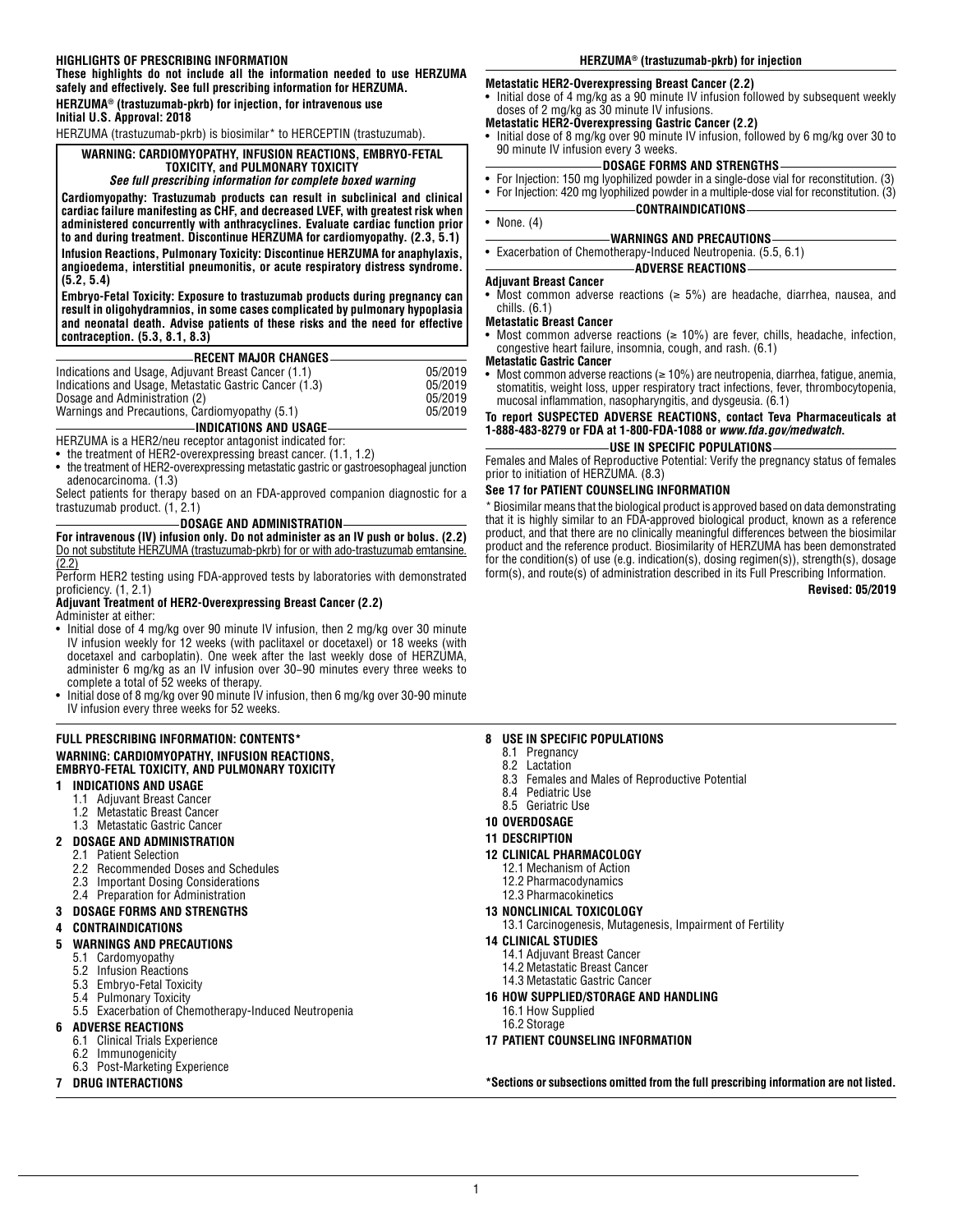#### **FULL PRESCRIBING INFORMATION**

### **WARNING: CARDIOMYOPATHY, INFUSION REACTIONS, EMBRYO-FETAL TOXICITY, AND PULMONARY TOXICITY**

#### **Cardiomyopathy**

**Administration of trastuzumab products can result in sub-clinical and clinical cardiac failure. The incidence and severity was highest in patients receiving trastuzumab with anthracycline-containing chemotherapy regimens.**

**Evaluate left ventricular function in all patients prior to and during treatment with HERZUMA. Discontinue HERZUMA treatment in patients receiving adjuvant therapy and withhold HERZUMA in patients with metastatic disease for clinically significant decrease in left ventricular function** *[see Dosage and Administration (2.3) and Warnings and Precautions (5.1)].*

#### **Infusion Reactions; Pulmonary Toxicity**

**Administration of trastuzumab products can result in serious and fatal infusion reactions and pulmonary toxicity. Symptoms usually occur during or within 24 hours of HERZUMA administration. Interrupt HERZUMA infusion for dyspnea or clinically significant hypotension. Monitor patients until symptoms completely resolve. Discontinue HERZUMA for anaphylaxis, angioedema, interstitial pneumonitis, or acute respiratory distress syndrome** *[see Warnings and Precautions (5.2, 5.4)]***.**

#### **Embryo Fetal Toxicity**

**Exposure to trastuzumab products during pregnancy can result in oligohydramnios and oligohydramnios sequence manifesting as pulmonary hypoplasia, skeletal abnormalities, and neonatal death. Advise patients of these risks and the need for effective contraception** *[see Warnings and Precautions (5.3) and Use in Specific Populations (8.1, 8.3)]***.**

# **1 INDICATIONS AND USAGE**

### **1.1 Adjuvant Breast Cancer**

HERZUMA is indicated for adjuvant treatment of HER2 overexpressing node positive or node negative (ER/PR negative or with one high risk feature *[see Clinical Studies (14.1)]*) breast cancer

- as part of a treatment regimen consisting of doxorubicin, cyclophosphamide, and either paclitaxel or docetaxel
- as part of a treatment regimen with docetaxel and carboplatin
- as a single agent following multi-modality anthracycline based therapy

Select patients for therapy based on an FDA-approved companion diagnostic for a trastuzumab product *[see Dosage and Administration (2.1)]*.

# **1.2 Metastatic Breast Cancer**

HERZUMA is indicated:

- In combination with paclitaxel for first-line treatment of HER2-overexpressing metastatic breast cancer
- As a single agent for treatment of HER2-overexpressing breast cancer in patients who have received one or more chemotherapy regimens for metastatic disease.

Select patients for therapy based on an FDA-approved companion diagnostic for a trastuzumab product *[see Dosage and Administration (2.1)]*.

#### **1.3 Metastatic Gastric Cancer**

HERZUMA is indicated, in combination with cisplatin and capecitabine or 5-fluorouracil, for the treatment of patients with HER2 overexpressing metastatic gastric or gastroesophageal junction adenocarcinoma who have not received prior treatment for metastatic disease.

Select patients for therapy based on an FDA-approved companion diagnostic for a trastuzumab product *[see Dosage and Administration (2.1)]*.

# **2 DOSAGE AND ADMINISTRATION**

#### **2.1 Patient Selection**

Select patients based on HER2 protein overexpression or HER2 gene amplification in tumor specimens *[see Indications and Usage (1) and Clinical Studies (14)]*. Assessment of HER2 protein overexpression and HER2 gene amplification should

be performed using FDA-approved tests specific for breast or gastric cancers by laboratories with demonstrated proficiency. Information on the FDA-approved tests for the detection of HER2 protein overexpression and HER2 gene amplification is available at: http://www.fda.gov/CompanionDiagnostics.

Assessment of HER2 protein overexpression and HER2 gene amplification in metastatic gastric cancer should be performed using FDA-approved tests specifically for gastric cancers due to differences in gastric vs. breast histopathology, including incomplete membrane staining and more frequent heterogeneous expression of HER2 seen in gastric cancers.

Improper assay performance, including use of suboptimally fixed tissue, failure to utilize specified reagents, deviation from specific assay instructions, and failure to include appropriate controls for assay validation, can lead to unreliable results.

### **2.2 Recommended Doses and Schedules**

- **Do not administer as an intravenous push or bolus. Do not mix HERZUMA with other drugs.**
- **Do not substitute HERZUMA (trastuzumab-pkrb) for or with ado-trastuzumab emtansine.**

#### *Adjuvant Treatment, Breast Cancer:*

Administer according to one of the following doses and schedules for a total of 52 weeks of HERZUMA therapy:

- During and following paclitaxel, docetaxel, or docetaxel/carboplatin:
	- Initial dose of 4 mg/kg as an intravenous infusion over 90 minutes then at 2 mg/kg as an intravenous infusion over 30 minutes weekly during chemotherapy for the first 12 weeks (paclitaxel or docetaxel) or 18 weeks (docetaxel/carboplatin).

# **HERZUMA® (trastuzumab-pkrb) for injection HERZUMA® (trastuzumab-pkrb) for injection**

• One week following the last weekly dose of HERZUMA, administer HERZUMA at 6 mg/kg as an intravenous infusion over 30–90 minutes every three weeks.

As a single agent within three weeks following completion of multi-modality, anthracycline based chemotherapy regimens:

- Initial dose at 8 mg/kg as an intravenous infusion over 90 minutes
- Subsequent doses at 6 mg/kg as an intravenous infusion over 30–90 minutes every three weeks *[see Dosage and Administration (2.3)]*.
- Extending adjuvant treatment beyond one year is not recommended *[see Adverse Reactions (6.1)]*.

### *Metastatic Treatment, Breast Cancer:*

• Administer HERZUMA, alone or in combination with paclitaxel, at an initial dose of 4 mg/kg as a 90-minute intravenous infusion followed by subsequent once weekly doses of 2 mg/kg as 30 minute intravenous infusions until disease progression. *Metastatic Gastric Cancer:*

• Administer HERZUMA at an initial dose of 8 mg/kg as a 90-minute intravenous infusion followed by subsequent doses of 6 mg/kg as an intravenous infusion

over 30–90 minutes every three weeks until disease progression *[see Dosage and Administration (2.3)]*.

### **2.3 Important Dosing Considerations**

If the patient has missed a dose of HERZUMA by one week or less, then the usual maintenance dose (weekly schedule: 2 mg/kg; three-weekly schedule: 6 mg/kg) should be administered as soon as possible. Do not wait until the next planned cycle. Subsequent HERZUMA maintenance doses should be administered 7 days or 21 days later according to the weekly or three-weekly schedules, respectively.

If the patient has missed a dose of HERZUMA by more than one week, a re-loading dose of HERZUMA should be administered over approximately 90 minutes (weekly schedule: 4 mg/kg; three-weekly schedule: 8 mg/kg) as soon as possible. Subsequent HERZUMA maintenance doses (weekly schedule: 2 mg/kg; three-weekly schedule 6 mg/kg) should be administered 7 days or 21 days later according to the weekly or three-weekly schedules, respectively.

# *Infusion Reactions*

*[see Boxed Warning, Warnings and Precautions (5.2)]*

- Decrease the rate of infusion for mild or moderate infusion reactions
- Interrupt the infusion in patients with dyspnea or clinically significant hypotension
- Discontinue HERZUMA for severe or life-threatening infusion reactions.

#### *Cardiomyopathy [see Boxed Warning, Warnings and Precautions (5.1)]*

Assess left ventricular ejection fraction (LVEF) prior to initiation of HERZUMA and at regular intervals during treatment. Withhold HERZUMA dosing for at least 4 weeks for either of the following:

- ≥ 16% absolute decrease in LVEF from pre-treatment values
- LVEF below institutional limits of normal and ≥ 10% absolute decrease in LVEF from pretreatment values.

HERZUMA may be resumed if, within 4–8 weeks, the LVEF returns to normal limits and the absolute decrease from baseline is  $\leq 15\%$ 

Permanently discontinue HERZUMA for a persistent (> 8 weeks) LVEF decline or for suspension of HERZUMA dosing on more than 3 occasions for cardiomyopathy. **2.4 Preparation for Administration**

To prevent medication errors, it is important to check the vial labels to ensure that the drug being prepared and administered is HERZUMA (trastuzumab-pkrb) and not ado-trastuzumab emtansine.

#### 420 mg Multiple-dose vial

#### *Reconstitution*

Reconstitute each 420 mg vial of HERZUMA with 20 mL of Bacteriostatic Water for Injection (BWFI), USP, containing 1.1% benzyl alcohol as a preservative to yield a multiple-dose solution containing 21 mg/mL trastuzumab-pkrb that delivers 20 mL (420 mg trastuzumab-pkrb). In patients with known hypersensitivity to benzyl alcohol, reconstitute with 20 mL of Sterile Water for Injection (SWFI) without preservative to yield a single use solution.

Use appropriate aseptic technique when performing the following reconstitution steps:

- Using a sterile syringe, slowly inject the 20 mL of diluent into the vial containing the lyophilized powder of HERZUMA, which has a cake-like appearance. The stream of diluent should be directed into the cake. The reconstituted vial yields a solution for multiple-dose use, containing 21 mg/mL trastuzumab-pkrb.
- Swirl the vial gently to aid reconstitution. **DO NOT SHAKE.**
- Slight foaming of the product may be present upon reconstitution. Allow the vial to stand undisturbed for approximately 5 minutes.
- Parenteral drug products should be inspected visually for particulate matter and discoloration prior to administration, whenever solution and container permit. Inspect visually for particulates and discoloration. The solution should be free of visible particulates, clear to slightly opalescent and colorless to pale yellow.
- Store reconstituted HERZUMA in the refrigerator at 2°C to 8°C (36°F to 46°F); discard unused HERZUMA after 28 days. If HERZUMA is reconstituted with SWFI without preservative, use immediately and discard any unused portion. **Do not freeze.**

#### *Dilution*

• Determine the dose (mg) of HERZUMA *[see Dosage and Administration (2.2)]*. Calculate the volume of the 21 mg/mL reconstituted HERZUMA solution needed, withdraw this amount from the vial and add it to an infusion bag containing 250 mL of 0.9% Sodium Chloride Injection, USP. **DO NOT USE DEXTROSE (5%) SOLUTION.**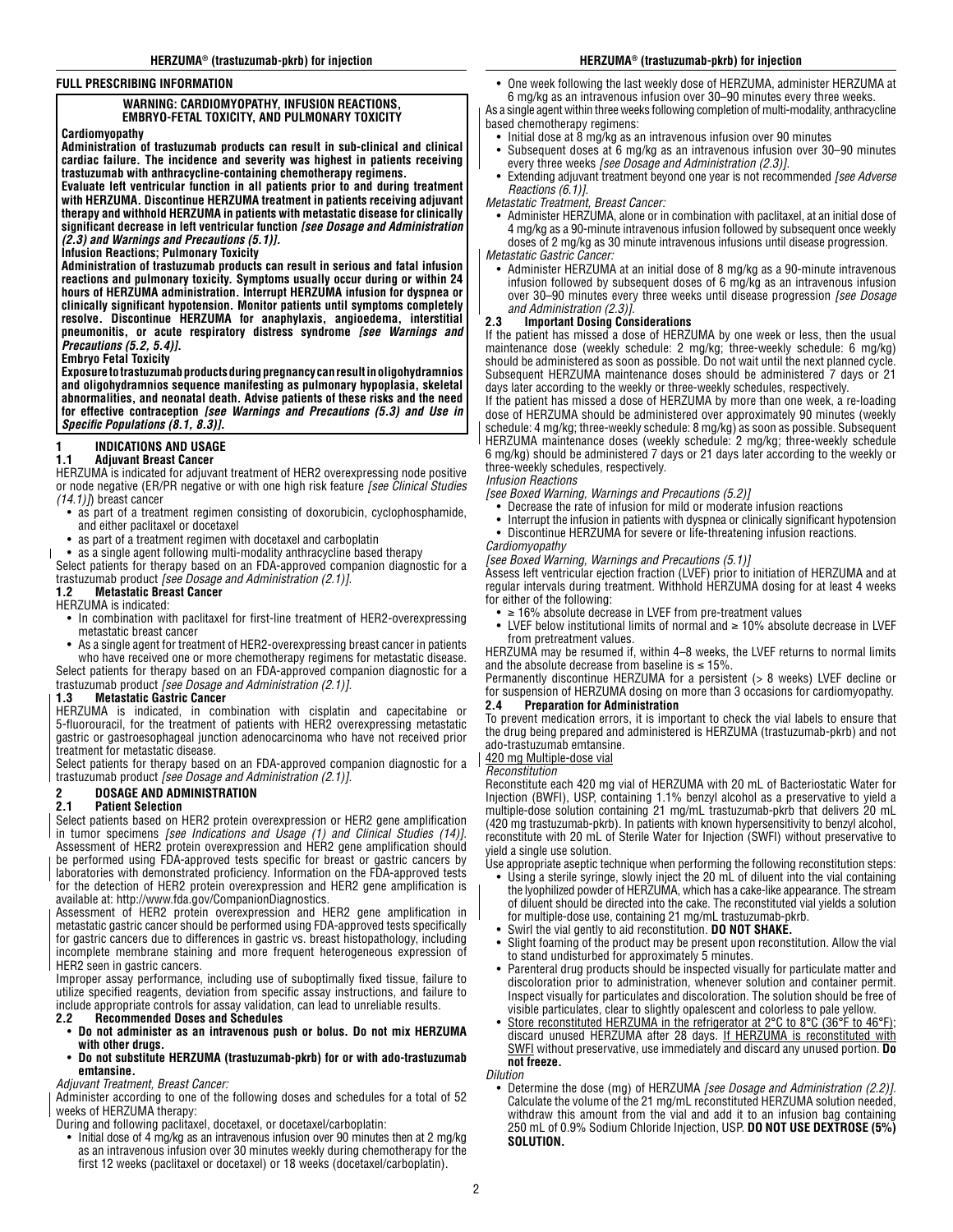- Gently invert the bag to mix the solution.
- The solution of HERZUMA for infusion diluted in polyvinylchloride or polyethylene bags containing 0.9% Sodium Chloride Injection, USP, should be stored at 2°C to 8°C (36°F to 46°F) for no more than 24 hours prior to use. **Do not freeze.** 150 mg Single-dose vial

# *Reconstitution*

Reconstitute each 150 mg vial of HERZUMA with 7.4 mL of Sterile Water for Injection (SWFI) (not supplied) to yield a single-dose solution containing 21 mg/mL trastuzumab-pkrb that delivers 7.15 mL (150 mg trastuzumab-pkrb).

- Use appropriate aseptic technique when performing the following reconstitution step: • Using a sterile syringe, slowly inject the 7.4 mL of SWFI (not supplied) into the vial containing the lyophilized powder of HERZUMA, which has a cake-like appearance. The stream of diluent should be directed into the cake. The reconstituted vial yields a solution for single-dose use, containing 21 mg/mL trastuzumab-pkrb.
	- Swirl the vial gently to aid reconstitution. **DO NOT SHAKE**.
	- Slight foaming of the product may be present upon reconstitution. Allow the vial to stand undisturbed for approximately 5 minutes.
	- Parenteral drug products should be inspected visually for particulate matter and discoloration prior to administration, whenever solution and container permit. Inspect visually for particulates and discoloration. The solution should be free of visible particulates, clear to slightly opalescent and colorless to pale yellow.
	- Use the HERZUMA solution immediately following reconstitution with SWFI, as it contains no preservative and is intended for single-dose only. If not used immediately, store the reconstituted HERZUMA solution for up to 24 hours at 2°C to 8°C (36°F to 46°F); discard any unused HERZUMA after 24 hours. **Do not freeze**.

# *Dilution*

- Determine the dose (mg) of HERZUMA *[see Dosage and Administration (2.2)]*.
- Calculate the volume of the 21 mg/mL reconstituted HERZUMA solution needed.
- Withdraw this amount from the vial and add it to an infusion bag containing 250 mL of 0.9% Sodium Chloride Injection, USP. **DO NOT USE DEXTROSE (5%) SOLUTION.**
- Gently invert the bag to mix the solution.
- The solution of HERZUMA for infusion diluted in polyvinylchloride or polyethylene bags containing 0.9% Sodium Chloride Injection, USP, should be stored at 2°C to 8°C (36°F to 46°F) for no more than 24 hours prior to use. Discard after 24 hours. This storage time is additional to the time allowed for the reconstituted vials. **Do not freeze.**

#### **3 DOSAGE FORMS AND STRENGTHS**

- For injection: 150 mg of HERZUMA as a white to pale yellow lyophilized powder in a single-dose vial
- For injection: 420 mg of HERZUMA as a white to pale yellow lyophilized powder in a multiple-dose vial.

#### **4 CONTRAINDICATIONS**

None.

# **5 WARNINGS AND PRECAUTIONS**

#### **5.1 Cardiomyopathy**

Trastuzumab products can cause left ventricular cardiac dysfunction, arrhythmias, hypertension, disabling cardiac failure, cardiomyopathy, and cardiac death *[see Boxed Warning: Cardiomyopathy]*. Trastuzumab products can also cause asymptomatic decline in left ventricular ejection fraction (LVEF).

There is a 4–6 fold increase in the incidence of symptomatic myocardial dysfunction among patients receiving trastuzumab products as a single agent or in combination therapy compared with those not receiving trastuzumab products. The highest absolute incidence occurs when a trastuzumab product is administered with an anthracycline. Withhold HERZUMA for ≥ 16% absolute decrease in LVEF from pre-treatment values or an LVEF value below institutional limits of normal and  $\geq 10\%$  absolute decrease in LVEF from pretreatment values *[see Dosage and Administration (2.3)]*. The safety of continuation or resumption of HERZUMA in patients with trastuzumab productinduced left ventricular cardiac dysfunction has not been studied.

Patients who receive anthracycline after stopping HERZUMA may also be at increased risk of cardiac dysfunction *[see Drug Interactions (7) and Clinical Pharmacology (12.3)]*. *Cardiac Monitoring*

Conduct thorough cardiac assessment, including history, physical examination, and determination of LVEF by echocardiogram or MUGA scan. The following schedule is recommended:

- Baseline LVEF measurement immediately prior to initiation of HERZUMA
- LVEF measurements every 3 months during and upon completion of HERZUMA
- Repeat LVEF measurement at 4 week intervals if HERZUMA is withheld for significant left ventricular cardiac dysfunction *[see Dosage and Administration (2.3)]*
- LVEF measurements every 6 months for at least 2 years following completion of HERZUMA as a component of adjuvant therapy.

In Study 1, 15% (158/1031) of patients discontinued trastuzumab due to clinical evidence of myocardial dysfunction or significant decline in LVEF after a median follow-up duration of 8.7 years in the AC-TH (anthracycline, cyclophosphamide, paclitaxel, and trastuzumab) arm. In Study 3 (one-year trastuzumab treatment), the number of patients who discontinued trastuzumab due to cardiac toxicity at 12.6 months median duration of follow-up was 2.6% (44/1678). In Study 4, a total of 2.9% (31/1056) of patients in the TCH (docetaxel, carboplatin, trastuzumab) arm (1.5%

during the chemotherapy phase and 1.4% during the monotherapy phase) and 5.7% (61/1068) of patients in the AC-TH arm (1.5% during the chemotherapy phase and 4.2% during the monotherapy phase) discontinued trastuzumab due to cardiac toxicity.

#### Among 64 patients receiving adjuvant chemotherapy (Studies 1 and 2) who developed congestive heart failure, one patient died of cardiomyopathy, one patient died suddenly without documented etiology and 33 patients were receiving cardiac medication at last follow-up. Approximately 24% of the surviving patients had recovery to a normal LVEF (defined as  $\geq$  50%) and no symptoms on continuing medical management at the time of last follow-up. Incidence of congestive heart failure (CHF) is presented in Table 1. The safety of continuation or resumption of HERZUMA in patients with trastuzumab

#### **Table 1: Incidence of Congestive Heart Failure in Adjuvant Breast Cancer Studies**

product-induced left ventricular cardiac dysfunction has not been studied.

|                |                                         | <b>Incidence of CHF</b>        |                  |  |  |
|----------------|-----------------------------------------|--------------------------------|------------------|--|--|
| <b>Study</b>   | Regimen                                 | <b>Trastuzumab</b>             | <b>Control</b>   |  |  |
| $1 & 2^a$      | AC <sup>b</sup> →Paclitaxel+Trastuzumab | $3.2\%$ (64/2000) <sup>c</sup> | 1.3% (21/1655)   |  |  |
| 3 <sup>d</sup> | Chemo $\rightarrow$ Trastuzumab         | 2% (30/1678)                   | $0.3\%$ (5/1708) |  |  |
| 4              | AC <sup>b</sup> →Docetaxel+Trastuzumab  | 2% (20/1068)                   | $0.3\%$ (3/1050) |  |  |
| 4              | Docetaxel+Carbo+Trastuzumab             | $0.4\%$ (4/1056)               | $0.3\%$ (3/1050) |  |  |

a Median follow-up duration for studies 1 and 2 combined was 8.3 years in the AC<sup>→</sup>TH arm. b

**b** Anthracycline (doxorubicin) and cyclophosphamide.

- c Includes 1 patient with fatal cardiomyopathy and 1 patient with sudden death without documented etiology.
- d Includes NYHA II-IV and cardiac death at 12.6 months median duration of follow-up in the one-year trastuzumab arm.

In Study 3 (one-year trastuzumab treatment), at a median follow-up duration of 8 years, the incidence of severe CHF (NYHA III & IV) was 0.8%, and the rate of mild symptomatic and asymptomatic left ventricular dysfunction was 4.6%.

# Table 2: Incidence of Cardiac Dysfunction<sup>a</sup> in Metastatic Breast Cancer Studies

|                        |                                  | <b>Incidence</b>   |       |                       |                    |  |
|------------------------|----------------------------------|--------------------|-------|-----------------------|--------------------|--|
|                        |                                  | <b>NYHA I-IV</b>   |       |                       | <b>NYHA III-IV</b> |  |
| <b>Study</b>           | Event                            | <b>Trastuzumab</b> |       | Control   Trastuzumab | <b>Control</b>     |  |
| 5<br>(AC) <sup>b</sup> | <b>Cardiac Dysfunction</b>       | 28%                | 7%    | 19%                   | 3%                 |  |
| 5<br>(paclitaxel)      | <b>Cardiac Dysfunction</b>       | 11%                | $1\%$ | 4%                    | 1%                 |  |
| 6                      | Cardiac Dysfunction <sup>c</sup> | 7%                 | N/A   | 5%                    | N/A                |  |

<sup>a</sup> Congestive heart failure or significant asymptomatic decrease in LVEF.

<sup>b</sup> Anthracycline (doxorubicin or epirubicin) and cyclophosphamide.

<sup>c</sup> Includes 1 patient with fatal cardiomyopathy.

In Study 4, the incidence of NCI-CTC Grade 3/4 cardiac ischemia/infarction was higher in the trastuzumab containing regimens (AC-TH: 0.3% (3/1068) and TCH: 0.2% (2/1056)) as compared to none in AC-T.

#### **5.2 Infusion Reactions**

Infusion reactions consist of a symptom complex characterized by fever and chills, and on occasion included nausea, vomiting, pain (in some cases at tumor sites), headache, dizziness, dyspnea, hypotension, rash, and asthenia *[see Adverse Reactions (6.1)]*.

In post-marketing reports, serious and fatal infusion reactions have been reported. Severe reactions, which include bronchospasm, anaphylaxis, angioedema, hypoxia, and severe hypotension, were usually reported during or immediately following the initial infusion. However, the onset and clinical course were variable, including progressive worsening, initial improvement followed by clinical deterioration, or delayed post-infusion events with rapid clinical deterioration. For fatal events, death occurred within hours to days following a serious infusion reaction.

Interrupt HERZUMA infusion in all patients experiencing dyspnea, clinically significant hypotension, and intervention of medical therapy administered (which may include epinephrine, corticosteroids, diphenhydramine, bronchodilators, and oxygen). Patients should be evaluated and carefully monitored until complete resolution of signs and symptoms. Permanent discontinuation should be strongly considered in all patients with severe infusion reactions.

There are no data regarding the most appropriate method of identification of patients who may safely be retreated with trastuzumab products after experiencing a severe infusion reaction. Prior to resumption of trastuzumab infusion, the majority of patients who experienced a severe infusion reaction were pre-medicated with antihistamines and/or corticosteroids. While some patients tolerated trastuzumab infusions, others had recurrent severe infusion reactions despite pre-medications.

#### **5.3 Embryo-Fetal Toxicity**

Trastuzumab products can cause fetal harm when administered to a pregnant woman. In post marketing reports, use of trastuzumab during pregnancy resulted in cases of oligohydramnios and oligohydramnios sequence manifesting as pulmonary hypoplasia, skeletal abnormalities, and neonatal death.

Verify the pregnancy status of females of reproductive potential prior to the initiation of HERZUMA. Advise pregnant women and females of reproductive potential that exposure to HERZUMA during pregnancy or within 7 months prior to conception can result in fetal harm. Advise females of reproductive potential to use effective contraception during treatment and for 7 months following the last dose of HERZUMA *[see Use in Specific Populations (8.1, 8.3) and Clinical Pharmacology (12.3)].*

### **5.4 Pulmonary Toxicity**

Trastuzumab product use can result in serious and fatal pulmonary toxicity. Pulmonary toxicity includes dyspnea, interstitial pneumonitis, pulmonary infiltrates, pleural effusions, non-cardiogenic pulmonary edema, pulmonary insufficiency and

#### **HERZUMA® (trastuzumab-pkrb) for injection HERZUMA® (trastuzumab-pkrb) for injection**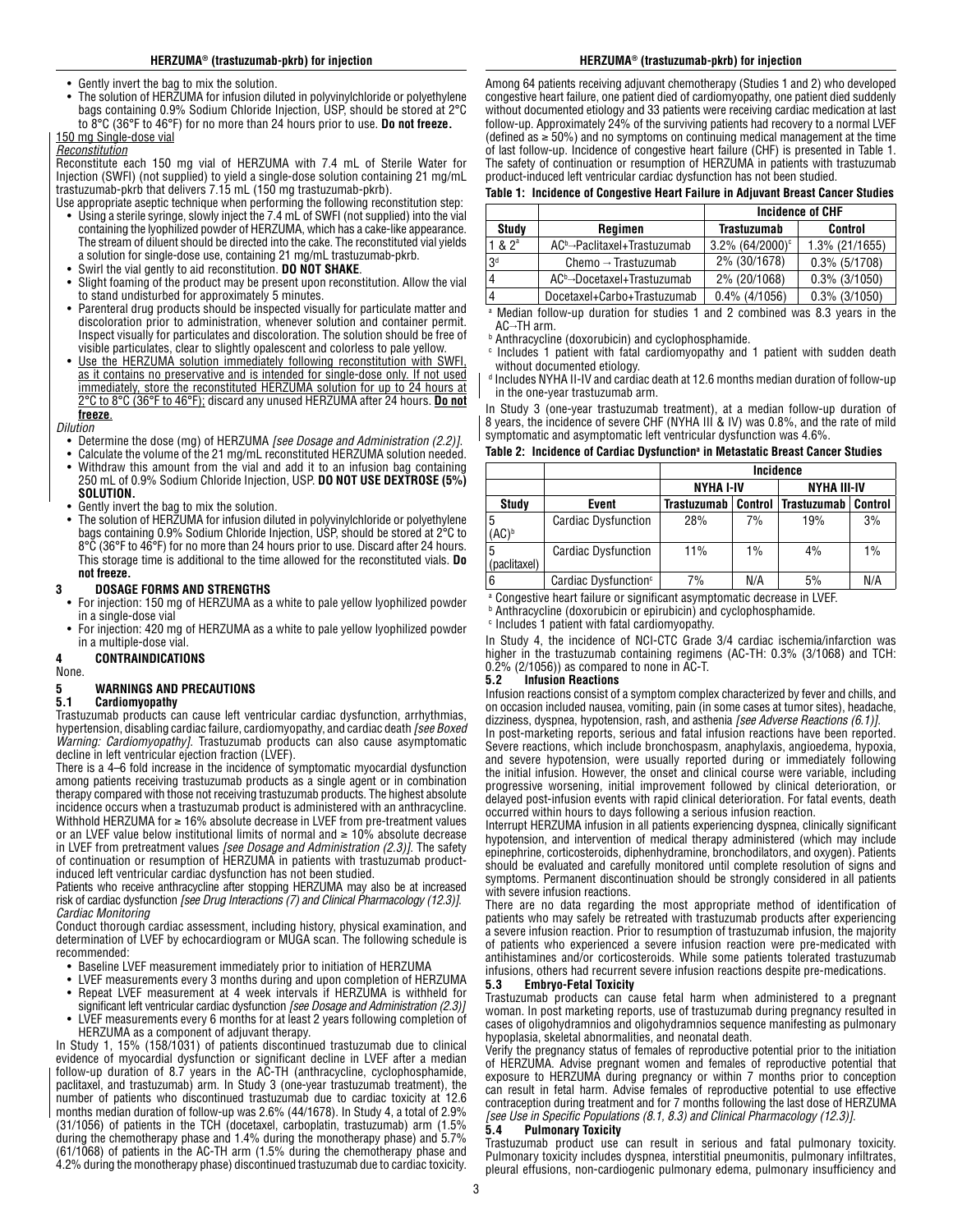#### **HERZUMA® (trastuzumab-pkrb) for injection HERZUMA® (trastuzumab-pkrb) for injection**

hypoxia, acute respiratory distress syndrome, and pulmonary fibrosis. Such events can occur as sequelae of infusion reactions *[see Warnings and Precautions (5.2)]*. Patients with symptomatic intrinsic lung disease or with extensive tumor involvement of the lungs, resulting in dyspnea at rest, appear to have more severe toxicity.<br>5.5 Exacerhation of Chemotherany-Induced Neutronenia

# **5.5 Exacerbation of Chemotherapy-Induced Neutropenia**

In randomized, controlled clinical trials, the per-patient incidences of NCI-CTC Grade 3 to 4 neutropenia and of febrile neutropenia were higher in patients receiving trastuzumab in combination with myelosuppressive chemotherapy as compared to those who received chemotherapy alone. The incidence of septic death was similar among patients who received trastuzumab and those who did not *[see Adverse Reactions (6.1)]*.

# **6 ADVERSE REACTIONS**

The following adverse reactions are discussed in greater detail in other sections of the label:

- Cardiomyopathy *[see Warnings and Precautions (5.1)]*
- Infusion Reactions *[see Warnings and Precautions (5.2)]*
- Embryo-Fetal Toxicity *[see Warnings and Precautions (5.3)]*
- Pulmonary Toxicity *[see Warnings and Precautions (5.4)]*
- Exacerbation of Chemotherapy-induced Neutropenia *[see Warnings and Precautions (5.5)]*

The most common adverse reactions in patients receiving trastuzumab products in the adjuvant and metastatic breast cancer setting are fever, nausea, vomiting, infusion reactions, diarrhea, infections, increased cough, headache, fatigue, dyspnea, rash, neutropenia, anemia, and myalgia. Adverse reactions requiring interruption or discontinuation of trastuzumab product treatment include CHF, significant decline in left ventricular cardiac function, severe infusion reactions, and pulmonary toxicity *[see Dosage and Administration (2.3)]*.

In the metastatic gastric cancer setting, the most common adverse reactions (≥ 10%) that were increased (≥ 5% difference) in patients receiving trastuzumab as compared to patients receiving chemotherapy alone were neutropenia, diarrhea, fatigue, anemia, stomatitis, weight loss, upper respiratory tract infections, fever, thrombocytopenia, mucosal inflammation, nasopharyngitis, and dysgeusia. The most common adverse reactions which resulted in discontinuation of trastuzumab treatment in the absence of disease progression were infection, diarrhea, and febrile neutropenia.<br>6.1 Clinical Trials Experience

# **6.1 Clinical Trials Experience**

Because clinical trials are conducted under widely varying conditions, adverse reaction rates observed in the clinical trials of a drug cannot be directly compared to rates in the clinical trials of another drug and may not reflect the rates observed in practice. *Adjuvant Breast Cancer Studies*

The data below reflect exposure to one-year trastuzumab therapy across three randomized, open label studies, Studies 1, 2, and 3 with ( $n = 3678$ ) or without ( $n = 3363$ ) trastuzumab in the adjuvant treatment of breast cancer.

The data summarized in Table 3 below, from Study 3, reflect exposure to trastuzumab in 1678 patients; the median treatment duration was 51 weeks and median number of infusions was 18. Among the 3386 patients enrolled in the observation and oneyear trastuzumab arms of Study 3 at a median duration of follow-up of 12.6 months in the trastuzumab arm, the median age was 49 years (range: 21 to 80 years), 83% of patients were Caucasian, and 13% were Asian.

# Table 3: Adverse Reactions for Study 3<sup>a</sup>, All Grades<sup>b</sup>

| <b>Adverse Reaction</b>                           | One Year Trastuzumab<br>(n = 1678) | <b>Observation</b><br>(n = 1708) |
|---------------------------------------------------|------------------------------------|----------------------------------|
| Cardiac                                           |                                    |                                  |
| Hypertension                                      | 64 (4%)                            | 35(2%)                           |
| <b>Dizziness</b>                                  | 60 (4%)                            | 29 (2%)                          |
| <b>Ejection Fraction Decreased</b>                | 58 (3.5%)                          | 11 (0.6%)                        |
| Palpitations                                      | 48 (3%)                            | 12 (0.7%)                        |
| Cardiac Arrhythmias <sup>c</sup>                  | 40 (3%)                            | 17(1%)                           |
| <b>Cardiac Failure Congestive</b>                 | $30(2\%)$                          | $5(0.3\%)$                       |
| Cardiac Failure                                   | $9(0.5\%)$                         | $4(0.2\%)$                       |
| <b>Cardiac Disorder</b>                           | $5(0.3\%)$                         | $0(0\%)$                         |
| Ventricular Dysfunction                           | $4(0.2\%)$                         | $0(0\%)$                         |
| <b>Respiratory Thoracic Mediastinal Disorders</b> |                                    |                                  |
| Cough                                             | 81(5%)                             | 34 (2%)                          |
| Influenza                                         | 70 (4%)                            | $9(0.5\%)$                       |
| Dyspnea                                           | 57 (3%)                            | 26 (2%)                          |
| URI                                               | 46 (3%)                            | 20(1%)                           |
| <b>Rhinitis</b>                                   | 36(2%)                             | $6(0.4\%)$                       |
| Pharyngolaryngeal Pain                            | 32(2%)                             | $8(0.5\%)$                       |
| <b>Sinusitis</b>                                  | 26 (2%)                            | $5(0.3\%)$                       |
| Epistaxis                                         | 25(2%)                             | $1(0.06\%)$                      |
| <b>Pulmonary Hypertension</b>                     | $4(0.2\%)$                         | $0(0\%)$                         |
| <b>Interstitial Pneumonitis</b>                   | $4(0.2\%)$                         | $0(0\%)$                         |
| Gastrointestinal Disorders                        |                                    |                                  |
| Diarrhea                                          | 123 (7%)                           | 16(1%)                           |
| Nausea                                            | 108 (6%)                           | 19 (1%)                          |

| <b>Adverse Reaction</b>                                                                                                                                                                                                                                                                                  | One Year Trastuzumab<br>$(n = 1678)$ | <b>Observation</b><br>$(n = 1708)$ |
|----------------------------------------------------------------------------------------------------------------------------------------------------------------------------------------------------------------------------------------------------------------------------------------------------------|--------------------------------------|------------------------------------|
| Vomiting                                                                                                                                                                                                                                                                                                 | 58 (3.5%)                            | $10(0.6\%)$                        |
| Constipation                                                                                                                                                                                                                                                                                             | 33(2%)                               | 17(1%)                             |
| Dyspepsia                                                                                                                                                                                                                                                                                                | $30(2\%)$                            | $9(0.5\%)$                         |
| Upper Abdominal Pain                                                                                                                                                                                                                                                                                     | 29 (2%)                              | 15(1%)                             |
| Musculoskeletal & Connective Tissue Disorders                                                                                                                                                                                                                                                            |                                      |                                    |
| Arthralgia                                                                                                                                                                                                                                                                                               | 137 (8%)                             | 98 (6%)                            |
| <b>Back Pain</b>                                                                                                                                                                                                                                                                                         | 91(5%)                               | 58 (3%)                            |
| Myalgia                                                                                                                                                                                                                                                                                                  | 63 (4%)                              | 17 (1%)                            |
| <b>Bone Pain</b>                                                                                                                                                                                                                                                                                         | 49 (3%)                              | 26 (2%)                            |
| <b>Muscle Spasm</b>                                                                                                                                                                                                                                                                                      | 46 (3%)                              | $3(0.2\%)$                         |
| <b>Nervous System Disorders</b>                                                                                                                                                                                                                                                                          |                                      |                                    |
| Headache                                                                                                                                                                                                                                                                                                 | 162 (10%)                            | 49 (3%)                            |
| Paraesthesia                                                                                                                                                                                                                                                                                             | 29 (2%)                              | $11(0.6\%)$                        |
| Skin & Subcutaneous Tissue Disorders                                                                                                                                                                                                                                                                     |                                      |                                    |
| Rash                                                                                                                                                                                                                                                                                                     | 70 (4%)                              | $10(0.6\%)$                        |
| <b>Nail Disorders</b>                                                                                                                                                                                                                                                                                    | 43 (2%)                              | $0(0\%)$                           |
| Pruritus                                                                                                                                                                                                                                                                                                 | 40 (2%)                              | $10(0.6\%)$                        |
| General disorders                                                                                                                                                                                                                                                                                        |                                      |                                    |
| Pyrexia                                                                                                                                                                                                                                                                                                  | 100 (6%)                             | $6(0.4\%)$                         |
| Edema Peripheral                                                                                                                                                                                                                                                                                         | 79 (5%)                              | 37(2%)                             |
| Chills                                                                                                                                                                                                                                                                                                   | 85 (5%)                              | $0(0\%)$                           |
| Asthenia                                                                                                                                                                                                                                                                                                 | 75 (4.5%)                            | 30(2%)                             |
| Influenza-like Illness                                                                                                                                                                                                                                                                                   | 40 (2%)                              | $3(0.2\%)$                         |
| Sudden Death                                                                                                                                                                                                                                                                                             | $1(0.06\%)$                          | $0(0\%)$                           |
| Infections                                                                                                                                                                                                                                                                                               |                                      |                                    |
| Nasopharyngitis                                                                                                                                                                                                                                                                                          | 135 (8%)                             | 43 (3%)                            |
| UTI                                                                                                                                                                                                                                                                                                      | 39 (3%)                              | 13 (0.8%)                          |
| <b>Immune System Disorders</b>                                                                                                                                                                                                                                                                           |                                      |                                    |
| Hypersensitivity                                                                                                                                                                                                                                                                                         | $10(0.6\%)$                          | $1(0.06\%)$                        |
| Autoimmune Thyroiditis<br>$\sim$ 0.0 $\sim$ 0.1 $\sim$ 0.1 $\sim$ 0.1 $\sim$ 0.1 $\sim$ 0.1 $\sim$ 0.1 $\sim$ 0.1 $\sim$ 0.1 $\sim$ 0.1 $\sim$ 0.1 $\sim$ 0.1 $\sim$ 0.1 $\sim$ 0.1 $\sim$ 0.1 $\sim$ 0.1 $\sim$ 0.1 $\sim$ 0.1 $\sim$ 0.1 $\sim$ 0.1 $\sim$ 0.1 $\sim$ 0.1 $\sim$ 0.1 $\sim$ 0.1 $\sim$ | $4(0.3\%)$<br>and the state of the   | $0(0\%)$                           |

 $^{\text{\tiny{\textup{a}}} }$  Median follow-up duration of 12.6 months in the one-vear trastuzumab treatment arm.

 $b$  The incidence of Grade 3 or higher adverse reactions was  $<$  1% in both arms for each listed term.

<sup>c</sup> Higher level grouping term.

In Study 3, a comparison of 3-weekly trastuzumab treatment for two years versus one year was also performed. The rate of asymptomatic cardiac dysfunction was increased in the 2-year trastuzumab treatment arm (8.1% versus 4.6% in the one-year trastuzumab treatment arm). More patients experienced at least one adverse reaction of Grade 3 or higher in the 2-year trastuzumab treatment arm (20.4%) compared with the one-year trastuzumab treatment arm (16.3%).

The safety data from Studies 1 and 2 were obtained from 3655 patients, of whom 2000 received trastuzumab; the median treatment duration was 51 weeks. The median age was 49 years (range: 24–80); 84% of patients were White, 7% Black, 4% Hispanic, and 3% Asian.

In Study 1, only Grade 3–5 adverse events, treatment-related Grade 2 events, and Grade 2–5 dyspnea were collected during and for up to 3 months following protocolspecified treatment. The following non-cardiac adverse reactions of Grade 2–5 occurred at an incidence of at least 2% greater among patients receiving trastuzumab plus chemotherapy as compared to chemotherapy alone: fatigue (29.5% vs. 22.4%), infection (24.0% vs. 12.8%), hot flashes (17.1% vs. 15.0%), anemia (12.3% vs. 6.7%), dyspnea (11.8% vs. 4.6%), rash/desquamation (10.9% vs. 7.6%), leukopenia (10.5% vs. 8.4%), neutropenia (6.4% vs. 4.3%), headache (6.2% vs. 3.8%), pain (5.5% vs. 3.0%), edema (4.7% vs. 2.7%) and insomnia (4.3% vs. 1.5%). The majority of these events were Grade 2 in severity.

In Study 2, data collection was limited to the following investigator-attributed treatment-related adverse reactions: NCI-CTC Grade 4 and 5 hematologic toxicities, Grade 3–5 non-hematologic toxicities, selected Grade 2–5 toxicities associated with taxanes (myalgia, arthralgias, nail changes, motor neuropathy, sensory neuropathy) and Grade 1–5 cardiac toxicities occurring during chemotherapy and/or trastuzumab treatment. The following non-cardiac adverse reactions of Grade 2–5 occurred at an incidence of at least 2% greater among patients receiving trastuzumab plus chemotherapy as compared to chemotherapy alone: arthralgia (12.2% vs. 9.1%), nail changes (11.5% vs. 6.8%), dyspnea (2.4% vs. 0.2%), and diarrhea (2.2% vs. 0%). The majority of these events were Grade 2 in severity.

Safety data from Study 4 reflect exposure to trastuzumab as part of an adjuvant treatment regimen from 2124 patients receiving at least one dose of study treatment  $[AC-TH: n = 1068; TCH: n = 1056]$ . The overall median treatment duration was 54 weeks in both the AC-TH and TCH arms.

The median number of infusions was 26 in the AC-TH arm and 30 in the TCH arm, including weekly infusions during the chemotherapy phase and every three week dosing in the monotherapy period. Among these patients, the median age was 49 years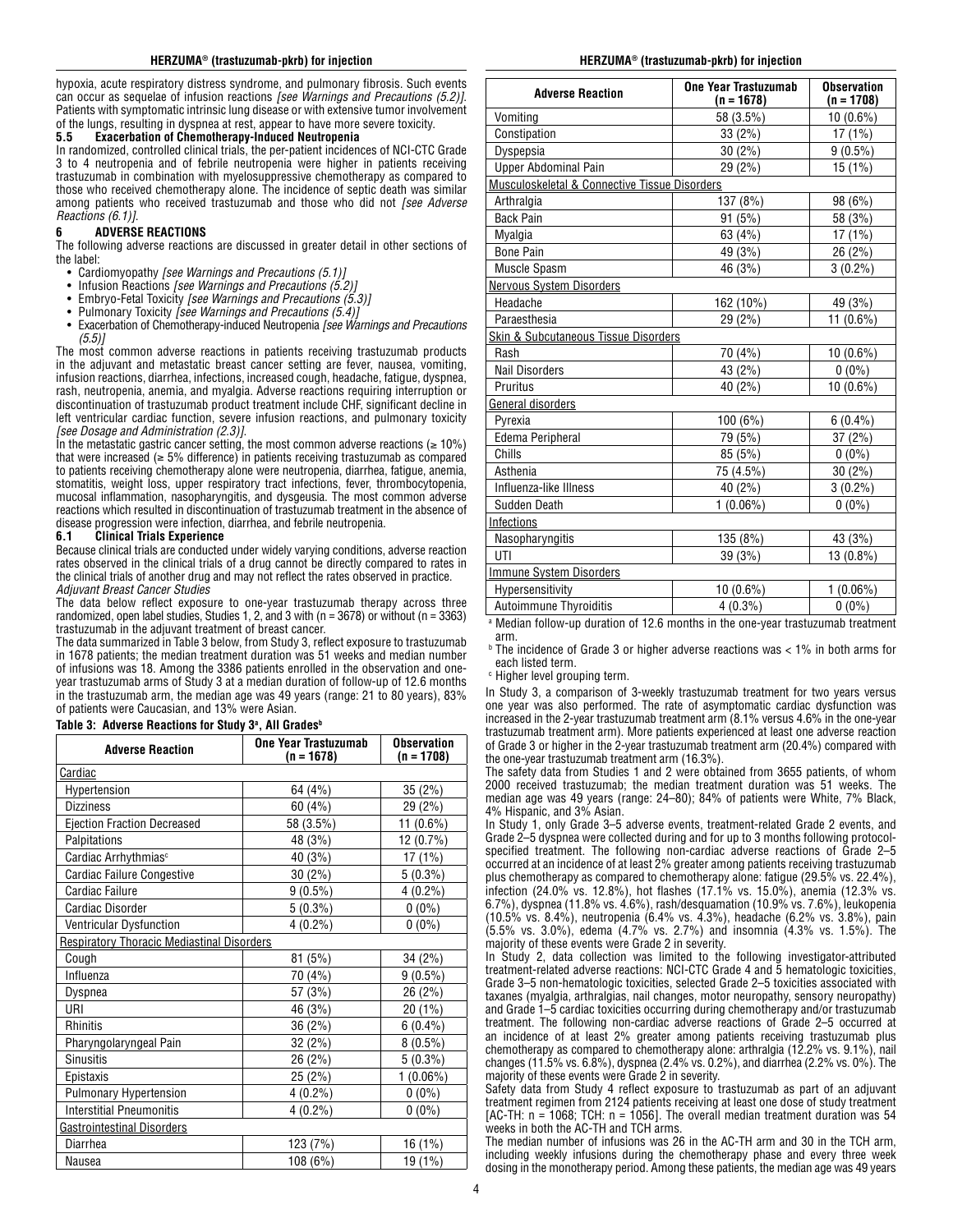(range 22 to 74 years). In Study 4, the toxicity profile was similar to that reported in Studies 1, 2, and 3 with the exception of a low incidence of CHF in the TCH arm. *Metastatic Breast Cancer Studies*

The data below reflect exposure to trastuzumab in one randomized, open-label study, Study 5, of chemotherapy with ( $n = 235$ ) or without ( $n = 234$ ) trastuzumab in patients with metastatic breast cancer, and one single-arm study (Study 6; n = 222) in patients with metastatic breast cancer. Data in Table 4 are based on Studies 5 and 6.

Among the 464 patients treated in Study 5, the median age was 52 years (range: 25–77 years). Eighty-nine percent were White, 5% Black, 1% Asian and 5% other racial/ethnic groups. All patients received 4 mg/kg initial dose of trastuzumab followed by 2 mg/kg weekly. The percentages of patients who received trastuzumab treatment for  $\geq 6$  months and  $\geq 12$  months were 58% and 9%, respectively.

Among the 352 patients treated in single agent studies (213 patients from Study 6), the median age was 50 years (range 28–86 years), 86% were White, 3% were Black, 3% were Asian, and 8% in other racial/ethnic groups. Most of the patients received 4 mg/kg initial dose of trastuzumab followed by 2 mg/kg weekly. The percentages of patients who received trastuzumab treatment for  $≥$  6 months and  $≥$  12 months were 31% and 16%, respectively.

**Table 4: Per-Patient Incidence of Adverse Reactions Occurring in** ≥ **5% of Patients in Uncontrolled Studies or at Increased Incidence in the Trastuzumab Arm (Studies 5 and 6)**

|                             | Single Agent <sup>a</sup><br>$n = 352$ | <b>Trastuzumab</b><br>+ Paclitaxel<br>$n = 91$ | Paclitaxel<br>Alone<br>n = 95 | <b>Trastuzumab</b><br>+ ACʰ<br>n = 143 | <b>AC</b> <sup>b</sup> Alone<br>n = 135 |
|-----------------------------|----------------------------------------|------------------------------------------------|-------------------------------|----------------------------------------|-----------------------------------------|
| Body as a Whole             |                                        |                                                |                               |                                        |                                         |
| Pain                        | 47%                                    | 61%                                            | 62%                           | 57%                                    | 42%                                     |
| Asthenia                    | 42%                                    | 62%                                            | 57%                           | 54%                                    | 55%                                     |
| Fever                       | 36%                                    | 49%                                            | 23%                           | 56%                                    | 34%                                     |
| Chills                      | 32%                                    | 41%                                            | 4%                            | 35%                                    | 11%                                     |
| Headache                    | 26%                                    | 36%                                            | 28%                           | 44%                                    | 31%                                     |
| Abdominal<br>pain           | 22%                                    | 34%                                            | 22%                           | 23%                                    | 18%                                     |
| Back pain                   | 22%                                    | 34%                                            | 30%                           | 27%                                    | 15%                                     |
| Infection                   | 20%                                    | 47%                                            | 27%                           | 47%                                    | 31%                                     |
| Flu.<br>syndrome            | 10%                                    | 12%                                            | 5%                            | 12%                                    | 6%                                      |
| Accidental<br>injury        | 6%                                     | 13%                                            | 3%                            | 9%                                     | 4%                                      |
| Allergic<br>reaction        | 3%                                     | 8%                                             | 2%                            | 4%                                     | 2%                                      |
| Cardiovascular              |                                        |                                                |                               |                                        |                                         |
| Tachycardia                 | 5%                                     | 12%                                            | 4%                            | 10%                                    | 5%                                      |
| Congestive<br>heart failure | 7%                                     | 11%                                            | 1%                            | 28%                                    | 7%                                      |
| <b>Digestive</b>            |                                        |                                                |                               |                                        |                                         |
| Nausea                      | 33%                                    | 51%                                            | 9%                            | 76%                                    | 77%                                     |
| Diarrhea                    | 25%                                    | 45%                                            | 29%                           | 45%                                    | 26%                                     |
| Vomitina                    | 23%                                    | 37%                                            | 28%                           | 53%                                    | 49%                                     |
| Nausea and<br>vomiting      | 8%                                     | 14%                                            | 11%                           | 18%                                    | 9%                                      |
| Anorexia                    | 14%                                    | 24%                                            | 16%                           | 31%                                    | 26%                                     |
| Heme & Lymphatic            |                                        |                                                |                               |                                        |                                         |
| Anemia                      | 4%                                     | 14%                                            | 9%                            | 36%                                    | 26%                                     |
| Leukopenia                  | 3%                                     | 24%                                            | 17%                           | 52%                                    | 34%                                     |
| Metabolic                   |                                        |                                                |                               |                                        |                                         |
| Peripheral<br>edema         | 10%                                    | 22%                                            | 20%                           | 20%                                    | 17%                                     |
| Edema                       | 8%                                     | 10%                                            | 8%                            | 11%                                    | 5%                                      |
| Musculoskeletal             |                                        |                                                |                               |                                        |                                         |
| Bone pain                   | 7%                                     | 24%                                            | 18%                           | 7%                                     | 7%                                      |
| Arthralgia                  | 6%                                     | 37%                                            | 21%                           | 8%                                     | 9%                                      |
| Nervous                     |                                        |                                                |                               |                                        |                                         |
| Insomnia                    | 14%                                    | 25%                                            | 13%                           | 29%                                    | 15%                                     |
| <b>Dizziness</b>            | 13%                                    | 22%                                            | 24%                           | 24%                                    | 18%                                     |
| Paresthesia                 | 9%                                     | 48%                                            | 39%                           | 17%                                    | 11%                                     |
| Depression                  | 6%                                     | 12%                                            | 13%                           | 20%                                    | 12%                                     |
| Peripheral<br>neuritis      | 2%                                     | 23%                                            | 16%                           | 2%                                     | 2%                                      |
| Neuropathy                  | $1\%$                                  | 13%                                            | 5%                            | 4%                                     | 4%                                      |

#### **HERZUMA® (trastuzumab-pkrb) for injection HERZUMA® (trastuzumab-pkrb) for injection**

|                            | Single Agent <sup>a</sup><br>$n = 352$ | Trastuzumab<br>+ Paclitaxel<br>$n = 91$ | <b>Paclitaxel</b><br>Alone<br>n = 95 | <b>Trastuzumab</b><br>+ AC <sup>b</sup><br>$n = 143$ | <b>AC<sup>b</sup></b> Alone<br>$n = 135$ |  |  |  |  |
|----------------------------|----------------------------------------|-----------------------------------------|--------------------------------------|------------------------------------------------------|------------------------------------------|--|--|--|--|
| Respiratory                |                                        |                                         |                                      |                                                      |                                          |  |  |  |  |
| Cough<br>increased         | 26%                                    | 41%                                     | 22%                                  | 43%                                                  | 29%                                      |  |  |  |  |
| Dyspnea                    | 22%                                    | 27%                                     | 26%                                  | 42%                                                  | 25%                                      |  |  |  |  |
| <b>Rhinitis</b>            | 14%                                    | 22%                                     | 5%                                   | 22%                                                  | 16%                                      |  |  |  |  |
| Pharyngitis                | 12%                                    | 22%                                     | 14%                                  | 30%                                                  | 18%                                      |  |  |  |  |
| <b>Sinusitis</b>           | 9%                                     | 21%                                     | 7%                                   | 13%                                                  | 6%                                       |  |  |  |  |
| Skin                       |                                        |                                         |                                      |                                                      |                                          |  |  |  |  |
| Rash                       | 18%                                    | 38%                                     | 18%                                  | 27%                                                  | 17%                                      |  |  |  |  |
| Herpes<br>simplex          | 2%                                     | 12%                                     | 3%                                   | 7%                                                   | 9%                                       |  |  |  |  |
| Acne                       | 2%                                     | 11%                                     | 3%                                   | 3%                                                   | $< 1\%$                                  |  |  |  |  |
| Urogenital                 |                                        |                                         |                                      |                                                      |                                          |  |  |  |  |
| Urinary tract<br>infection | 5%                                     | 18%                                     | 14%                                  | 13%                                                  | 7%                                       |  |  |  |  |

<sup>a</sup> Data for trastuzumab single agent were from 4 studies, including 213 patients from Study 6.

<sup>b</sup> Anthracycline (doxorubicin or epirubicin) and cyclophosphamide.

*Metastatic Gastric Cancer*

The data below are based on the exposure of 294 patients to trastuzumab in combination with a fluoropyrimidine (capecitabine or 5-FU) and cisplatin (Study 7). In the trastuzumab plus chemotherapy arm, the initial dose of trastuzumab 8 mg/kg was administered on Day 1 (prior to chemotherapy) followed by 6 mg/kg every 21 days until disease progression. Cisplatin was administered at 80 mg/m<sup>2</sup> on Day 1 and the fluoropyrimidine was administered as either capecitabine 1000 mg/ $m^2$  orally twice a day on Days 1-14 or 5-fluorouracil 800 mg/m2 /day as a continuous intravenous infusion Days 1 through 5. Chemotherapy was administered for six 21 day cycles. Median duration of trastuzumab treatment was 21 weeks; median number of trastuzumab infusions administered was eight.

#### **Table 5: Study 7: Per Patient Incidence of Adverse Reactions of All Grades (Incidence** ≥ **5% between Arms) or Grade 3/4 (Incidence > 1% between Arms) and Higher Incidence in Trastuzumab Arm**

|                                              |                   | лтны, ана тнуны топаснос нг тазшеатар лтн |                          |            |  |  |  |  |  |
|----------------------------------------------|-------------------|-------------------------------------------|--------------------------|------------|--|--|--|--|--|
|                                              |                   | Trastuzumab + FC<br>$(N = 294)$<br>N(%    | FC<br>$(N = 290)$<br>N(% |            |  |  |  |  |  |
| <b>Body System/Adverse Event</b>             | <b>All Grades</b> |                                           | Grades 3/4   All Grades  | Grades 3/4 |  |  |  |  |  |
| Investigations                               |                   |                                           |                          |            |  |  |  |  |  |
| Neutropenia                                  | 230 (78)          | 101 (34)                                  | 212 (73)                 | 83 (29)    |  |  |  |  |  |
| Hypokalemia                                  | 83 (28)           | 28(10)                                    | 69 (24)                  | 16(6)      |  |  |  |  |  |
| Anemia                                       | 81 (28)           | 36(12)                                    | 61(21)                   | 30(10)     |  |  |  |  |  |
| Thrombocytopenia                             | 47 (16)           | 14(5)                                     | 33(11)                   | 8(3)       |  |  |  |  |  |
| <b>Blood and Lymphatic System Disorders</b>  |                   |                                           |                          |            |  |  |  |  |  |
| Febrile Neutropenia                          |                   | 15(5)                                     |                          | 8(3)       |  |  |  |  |  |
| <b>Gastrointestinal Disorders</b>            |                   |                                           |                          |            |  |  |  |  |  |
| Diarrhea                                     | 109 (37)          | 27(9)                                     | 80(28)                   | 11 $(4)$   |  |  |  |  |  |
| <b>Stomatitis</b>                            | 72 (24)           | 2(1)                                      | 43 (15)                  | 6(2)       |  |  |  |  |  |
| Dysphagia                                    | 19(6)             | 7(2)                                      | 10(3)                    | 1 (≤ 1)    |  |  |  |  |  |
| Body as a Whole                              |                   |                                           |                          |            |  |  |  |  |  |
| Fatigue                                      | 102 (35)          | 12(4)                                     | 82 (28)                  | 7(2)       |  |  |  |  |  |
| Fever                                        | 54 (18)           | 3(1)                                      | 36 (12)                  | 0(0)       |  |  |  |  |  |
| <b>Mucosal Inflammation</b>                  | 37(13)            | 6(2)                                      | 18(6)                    | 2(1)       |  |  |  |  |  |
| Chills                                       | 23(8)             | 1 (≤ 1)                                   | 0(0)                     | 0(0)       |  |  |  |  |  |
| <b>Metabolism and Nutrition Disorders</b>    |                   |                                           |                          |            |  |  |  |  |  |
| <b>Weight Decrease</b>                       | 69 (23)           | 6(2)                                      | 40 (14)                  | 7(2)       |  |  |  |  |  |
| <b>Infections and Infestations</b>           |                   |                                           |                          |            |  |  |  |  |  |
| <b>Upper Respiratory Tract</b><br>Infections | 56 (19)           | 0(0)                                      | 29(10)                   | 0(0)       |  |  |  |  |  |
| Nasopharyngitis                              | 37(13)            | 0(0)                                      | 17(6)                    | 0(0)       |  |  |  |  |  |
| <b>Renal and Urinary Disorders</b>           |                   |                                           |                          |            |  |  |  |  |  |
| Renal Failure and Impairment                 | 53 (18)           | 8(3)                                      | 42 (15)                  | 5(2)       |  |  |  |  |  |
| <b>Nervous System Disorders</b>              |                   |                                           |                          |            |  |  |  |  |  |
| Dysgeusia                                    | 28 (10)           | 0(0)                                      | 14(5)                    | 0(0)       |  |  |  |  |  |

The following subsections provide additional detail regarding adverse reactions observed in clinical trials of adjuvant breast cancer, metastatic breast cancer, metastatic gastric cancer, or post-marketing experience. *Cardiomyopathy*

Serial measurement of cardiac function (LVEF) was obtained in clinical trials in the adjuvant treatment of breast cancer. In Study 3, the median duration of follow-up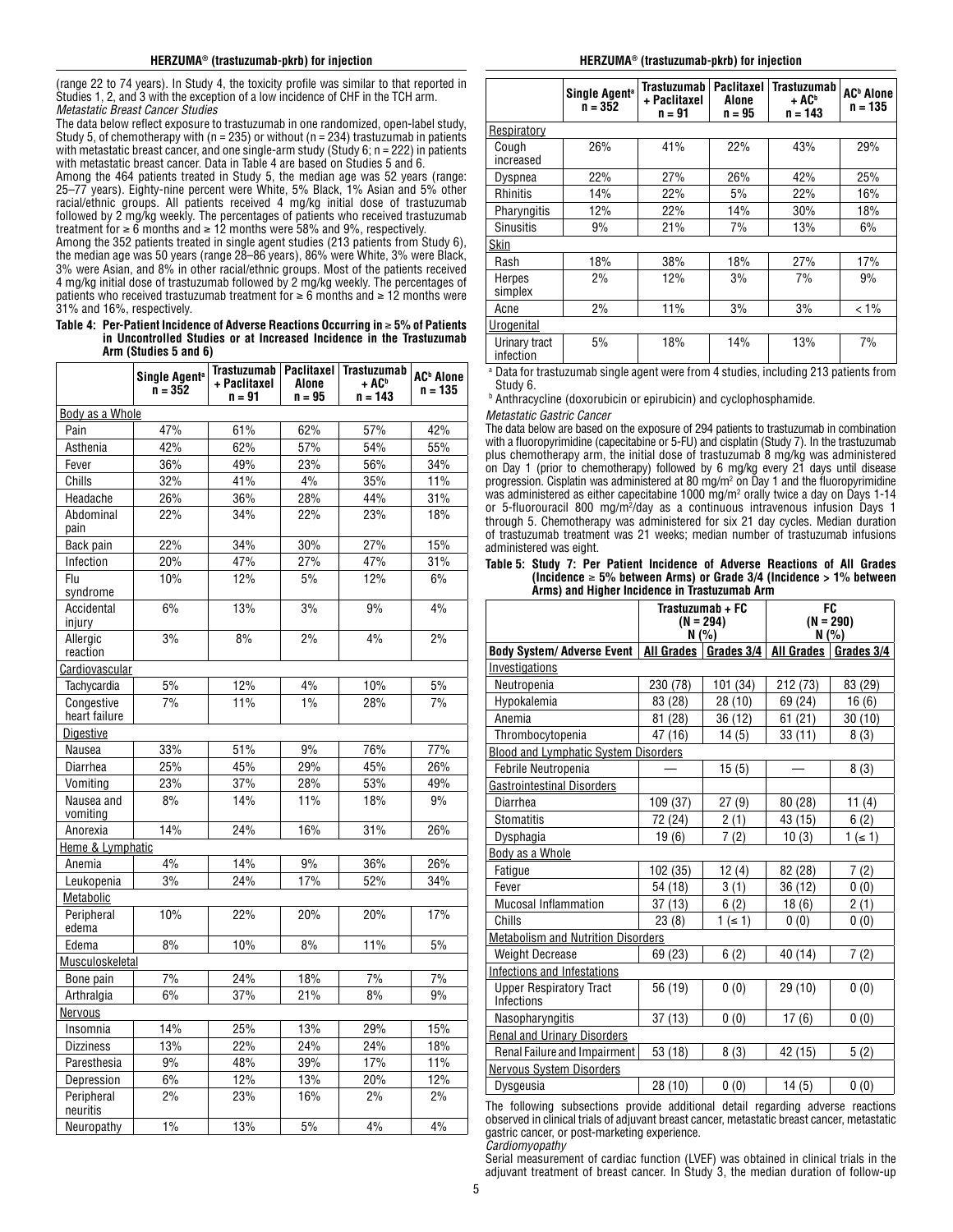#### **HERZUMA® (trastuzumab-pkrb) for injection HERZUMA® (trastuzumab-pkrb) for injection**

was 12.6 months (12.4 months in the observation arm; 12.6 months in the 1-year trastuzumab arm); and in Studies 1 and 2, 7.9 years in the AC-T arm, 8.3 years in the AC-TH arm. In Studies 1 and 2, 6% of all randomized patients with post-AC LVEF evaluation were not permitted to initiate trastuzumab following completion of AC chemotherapy due to cardiac dysfunction (LVEF < LLN or  $\geq$  16 point decline in LVEF from baseline to end of AC). Following initiation of trastuzumab therapy, the incidence of new-onset dose-limiting myocardial dysfunction was higher among patients receiving trastuzumab and paclitaxel as compared to those receiving paclitaxel alone in Studies 1 and 2, and in patients receiving one-year trastuzumab monotherapy compared to observation in Study 3 (see Table 6, Figures 1 and 2). The per-patient incidence of new-onset cardiac dysfunction, as measured by LVEF, remained similar when compared to the analysis performed at a median follow-up of 2.0 years in the AC-TH arm. This analysis also showed evidence of reversibility of left ventricular dysfunction, with 64.5% of patients who experienced symptomatic CHF in the AC-TH group being asymptomatic at latest follow-up, and 90.3% having full or partial LVEF recovery.

Table 6<sup>a</sup>: Per-patient Incidence of New Onset Myocardial Dysfunction (by LVEF) **Studies 1, 2, 3 and 4**

|                      |                         | LVEF $< 50\%$<br>and Absolute Decrease from Baseline | <b>Absolute LVEF Decrease</b> |                             |             |
|----------------------|-------------------------|------------------------------------------------------|-------------------------------|-----------------------------|-------------|
|                      | <b>LVEF</b><br>$< 50\%$ | $\geq 10\%$<br>decrease                              | $\geq 16\%$<br>decrease       | $< 20\%$ and<br>$\geq 10\%$ | $\geq 20\%$ |
| Studies 1 & 2h, c    |                         |                                                      |                               |                             |             |
| $AC \rightarrow TH$  | 23.1%                   | 18.5%                                                | 11.2%                         | 37.9%                       | 8.9%        |
| $(n = 1856)$         | (428)                   | (344)                                                | (208)                         | (703)                       | (166)       |
| $AC \rightarrow T$   | 11.7%                   | $7.0\%$                                              | 3.0%                          | 22.1%                       | 3.4%        |
| $(n = 1170)$         | (137)                   | (82)                                                 | (35)                          | (259)                       | (40)        |
| Study 3 <sup>d</sup> |                         |                                                      |                               |                             |             |
| Trastuzumab          | 8.6%                    | 7.0%                                                 | 3.8%                          | 22.4%                       | 3.5%        |
| $(n = 1678)$         | (144)                   | (118)                                                | (64)                          | (376)                       | (59)        |
| Observation          | 2.7%                    | 2.0%                                                 | 1.2%                          | 11.9%                       | 1.2%        |
| (n = 1708)           | (46)                    | (35)                                                 | (20)                          | (204)                       | (21)        |
| Study 4 <sup>e</sup> |                         |                                                      |                               |                             |             |
| <b>TCH</b>           | 8.5%                    | 5.9%                                                 | 3.3%                          | 34.5%                       | 6.3%        |
| $(n = 1056)$         | (90)                    | (62)                                                 | (35)                          | (364)                       | (67)        |
| $AC \rightarrow TH$  | 17%                     | 13.3%                                                | 9.8%                          | 44.3%                       | 13.2%       |
| (n = 1068)           | (182)                   | (142)                                                | (105)                         | (473)                       | (141)       |
| $AC \rightarrow T$   | 9.5%                    | 6.6%                                                 | 3.3%                          | 34%                         | 5.5%        |
| $(n = 1050)$         | (100)                   | (69)                                                 | (35)                          | (357)                       | (58)        |

<sup>a</sup> For Studies 1, 2 and 3, events are counted from the beginning of trastuzumab treatment. For Study 4, events are counted from the date of randomization.

**b Studies 1 and 2 regimens: doxorubicin and cyclophosphamide followed by** paclitaxel (AC→T) or paclitaxel plus trastuzumab (AC→TH).

<sup>c</sup> Median duration of follow-up for Studies 1 and 2 combined was 8.3 years in the AC→TH arm.

<sup>d</sup> Median follow-up duration of 12.6 months in the one-year trastuzumab treatment arm.

<sup>e</sup> Study 4 regimens: doxorubicin and cyclophosphamide followed by docetaxel (AC→T) or docetaxel plus trastuzumab (AC→TH); docetaxel and carboplatin plus trastuzumab (TCH).

**Figure 1: Studies 1 and 2: Cumulative Incidence of Time to First LVEF Decline of** ≥ **10 Percentage Points from Baseline and to Below 50% with Death as a Competing Risk Event**



Time 0 is initiation of paclitaxel or trastuzumab + paclitaxel therapy.





Time 0 is the date of randomization.





Time 0 is the date of randomization.

1.1% of patients in the chemotherapy alone arm had LVEF value below 50% with a The incidence of treatment emergent congestive heart failure among patients in the metastatic breast cancer trials was classified for severity using the New York Heart Association classification system (I–IV, where IV is the most severe level of cardiac failure) (see Table 2). In the metastatic breast cancer trials, the probability of cardiac dysfunction was highest in patients who received trastuzumab concurrently with anthracyclines. In Study 7, 5.0% of patients in the trastuzumab plus chemotherapy arm compared to ≥ 10% absolute decrease in LVEF from pretreatment values.

*Infusion Reactions*

During the first infusion with trastuzumab, the symptoms most commonly reported were chills and fever, occurring in approximately 40% of patients in clinical trials. Symptoms were treated with acetaminophen, diphenhydramine, and meperidine (with or without reduction in the rate of trastuzumab infusion); permanent discontinuation of trastuzumab for infusion reactions was required in  $<$  1% of patients. Other signs and/or symptoms may include nausea, vomiting, pain (in some cases at tumor sites), rigors, headache, dizziness, dyspnea, hypotension, elevated blood pressure, rash, and asthenia. Infusion reactions occurred in 21% and 35% of patients, and were severe in 1.4% and 9% of patients, on second or subsequent trastuzumab infusions administered as monotherapy or in combination with chemotherapy, respectively. In the post-marketing setting, severe infusion reactions, including hypersensitivity, anaphylaxis, and angioedema have been reported. *Anemia*

In randomized controlled clinical trials, the overall incidence of anemia (30% vs. 21% [Study 5]), of selected NCI-CTC Grade 2-5 anemia (12.3% vs. 6.7% [Study 1]), and of anemia requiring transfusions (0.1% vs. 0 patients [Study 2]) were increased in patients receiving trastuzumab and chemotherapy compared with those receiving chemotherapy alone. Following the administration of trastuzumab as a single agent (Study 6), the incidence of NCI-CTC Grade 3 anemia was < 1%. In Study 7 (metastatic gastric cancer), on the trastuzumab containing arm as compared to the chemotherapy alone arm, the overall incidence of anemia was 28% compared to 21% and of NCI-CTC Grade 3/4 anemia was 12.2% compared to 10.3%. *Neutropenia*

In randomized controlled clinical trials in the adjuvant setting, the incidence of selected NCI CTC Grade 4–5 neutropenia (1.7% vs. 0.8% [Study 2]) and of selected Grade 2–5 neutropenia (6.4% vs. 4.3% [Study 1]) were increased in patients receiving trastuzumab and chemotherapy compared with those receiving chemotherapy alone. In a randomized, controlled trial in patients with metastatic breast cancer, the incidences of NCI-CTC Grade 3/4 neutropenia (32% vs. 22%) and of febrile neutropenia (23% vs. 17%) were also increased in patients randomized to trastuzumab in combination with myelosuppressive chemotherapy as compared to chemotherapy alone. In Study 7 (metastatic gastric cancer) on the trastuzumab containing arm as compared to the chemotherapy alone arm, the incidence of NCI-CTC Grade 3/4 neutropenia was 36.8% compared to 28.9%; febrile neutropenia 5.1% compared to 2.8%.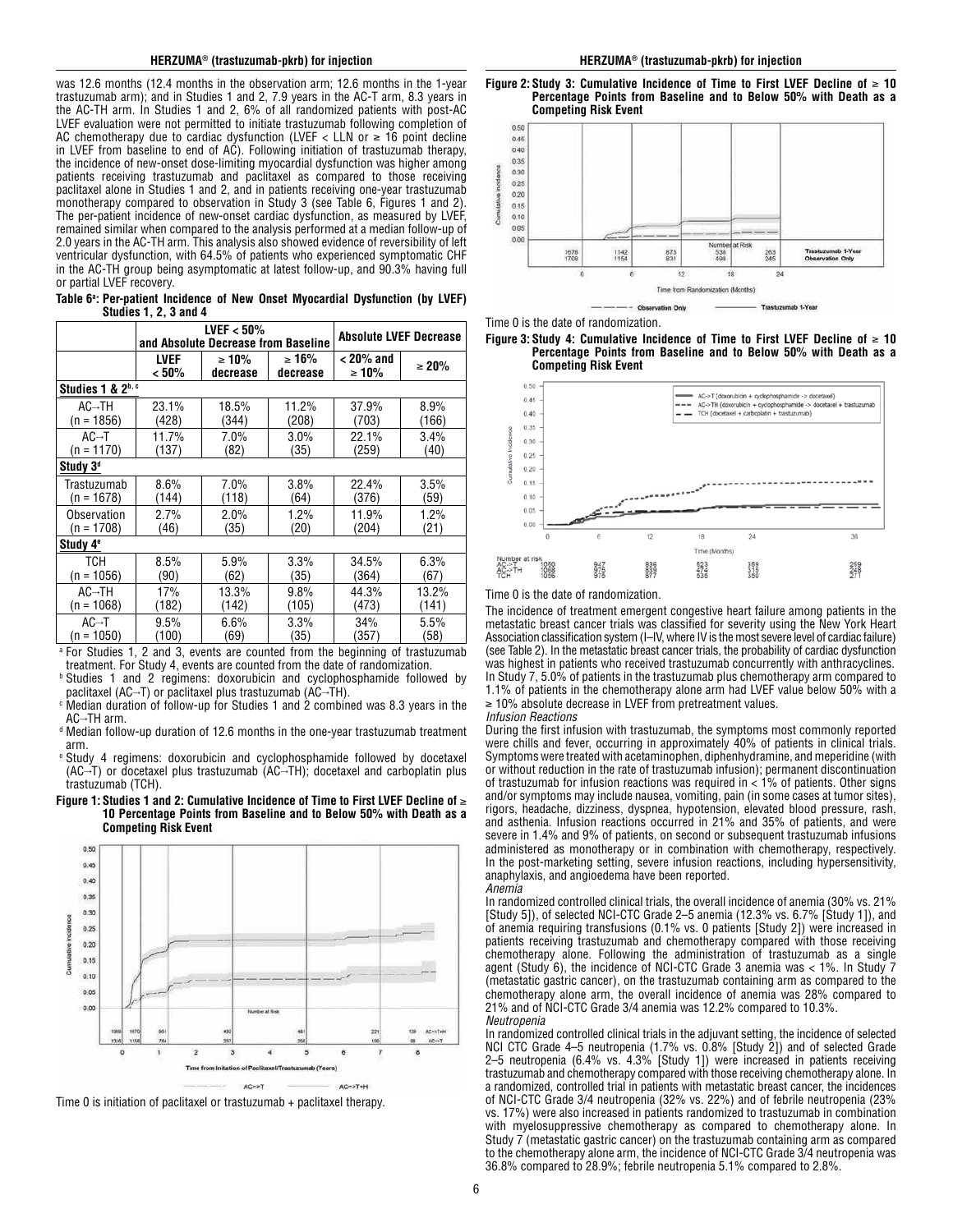#### *Infection*

The overall incidences of infection (46% vs. 30% [Study 5]), of selected NCI-CTC Grade 2–5 infection/febrile neutropenia (24.3% vs. 13.4% [Study 1]) and of selected Grade 3–5 infection/febrile neutropenia (2.9% vs. 1.4%) [Study 2]) were higher in patients receiving trastuzumab and chemotherapy compared with those receiving chemotherapy alone. The most common site of infections in the adjuvant setting involved the upper respiratory tract, skin, and urinary tract.

In Study 4, the overall incidence of infection was higher with the addition of trastuzumab to AC-T but not to TCH [44% (AC-TH), 37% (TCH), 38% (AC-T)]. The incidences of NCI-CTC Grade 3–4 infection were similar [25% (AC-TH), 21% (TCH), 23% (AC-T)] across the three arms.

In a randomized, controlled trial in treatment of metastatic breast cancer, the reported incidence of febrile neutropenia was higher (23% vs. 17%) in patients receiving trastuzumab in combination with myelosuppressive chemotherapy as compared to chemotherapy alone.

*Pulmonary Toxicity*

#### Adjuvant Breast Cancer

Among women receiving adjuvant therapy for breast cancer, the incidence of selected NCI-CTC Grade 2–5 pulmonary toxicity (14.3% vs. 5.4% [Study 1]) and of selected NCI-CTC Grade 3–5 pulmonary toxicity and spontaneous reported Grade 2 dyspnea (3.4% vs. 0.9% [Study 2]) was higher in patients receiving trastuzumab and chemotherapy compared with chemotherapy alone. The most common pulmonary toxicity was dyspnea (NCI-CTC Grade 2–5: 11.8% vs. 4.6% [Study 1]; NCI-CTC Grade 2–5: 2.4% vs. 0.2% [Study 2]).

Pneumonitis/pulmonary infiltrates occurred in 0.7% of patients receiving trastuzumab compared with 0.3% of those receiving chemotherapy alone. Fatal respiratory failure occurred in 3 patients receiving trastuzumab, one as a component of multi-organ system failure, as compared to 1 patient receiving chemotherapy alone.

In Study 3, there were 4 cases of interstitial pneumonitis in the one-year trastuzumab treatment arm compared to none in the observation arm at a median follow-up duration of 12.6 months.

#### Metastatic Breast Cancer

Among women receiving trastuzumab for treatment of metastatic breast cancer, the incidence of pulmonary toxicity was also increased. Pulmonary adverse events have been reported in the post-marketing experience as part of the symptom complex of infusion reactions. Pulmonary events include bronchospasm, hypoxia, dyspnea, pulmonary infiltrates, pleural effusions, non-cardiogenic pulmonary edema, and acute respiratory distress syndrome. For a detailed description, see *Warnings and Precautions (5.4)*.

#### *Thrombosis/Embolism*

In 4 randomized, controlled clinical trials, the incidence of thrombotic adverse events was higher in patients receiving trastuzumab and chemotherapy compared to chemotherapy alone in three studies (2.6% vs. 1.5% [Study 1], 2.5% and 3.7% vs. 2.2% [Study 4] and 2.1% vs. 0% [Study 5]).

#### *Diarrhea*

Among women receiving adjuvant therapy for breast cancer, the incidence of NCI-CTC Grade 2–5 diarrhea (6.7% vs. 5.4% [Study 1]) and of NCI-CTC Grade 3–5 diarrhea (2.2% vs. 0% [Study 2]), and of Grade 1–4 diarrhea (7% vs. 1% [Study 3; one-year trastuzumab treatment at 12.6 months median duration of follow-up]) were higher in patients receiving trastuzumab as compared to controls. In Study 4, the incidence of Grade 3–4 diarrhea was higher [5.7% AC-TH, 5.5% TCH vs. 3.0% AC-T] and of Grade 1–4 was higher [51% AC-TH, 63% TCH vs. 43% AC T] among women receiving trastuzumab. Of patients receiving trastuzumab as a single agent for the treatment of metastatic breast cancer, 25% experienced diarrhea. An increased incidence of diarrhea was observed in patients receiving trastuzumab in combination with chemotherapy for treatment of metastatic breast cancer.

#### *Renal Toxicity*

In Study 7 (metastatic gastric cancer) on the trastuzumab-containing arm as compared to the chemotherapy alone arm the incidence of renal impairment was 18% compared to 14.5%. Severe (Grade 3/4) renal failure was 2.7% on the trastuzumab-containing arm compared to 1.7% on the chemotherapy only arm. Treatment discontinuation for renal insufficiency/failure was 2% on the trastuzumab-containing arm and 0.3% on the chemotherapy only arm.

In the post-marketing setting, rare cases of nephrotic syndrome with pathologic evidence of glomerulopathy have been reported. The time to onset ranged from 4 months to approximately 18 months from initiation of trastuzumab therapy. Pathologic findings included membranous glomerulonephritis, focal glomerulosclerosis, and fibrillary glomerulonephritis. Complications included volume overload and congestive heart failure.<br>6.2 **Immunogenicity 6.2 Immunogenicity**

As with all therapeutic proteins, there is a potential for immunogenicity. The detection of antibody formation is highly dependent on the sensitivity and the specificity of the assay. Additionally, the observed incidence of antibody (including neutralizing antibody) positivity in an assay may be influenced by several factors including assay methodology, sample handling, timing of sample collection, concomitant medications, and underlying disease. For these reasons, comparison of the incidence of antibodies in the studies described below with the incidence of antibodies in other studies or to other trastuzumab products may be misleading.

Among 903 women with metastatic breast cancer, human anti-human antibody (HAHA) to trastuzumab was detected in one patient using an enzyme-linked immunosorbent assay (ELISA). This patient did not experience an allergic reaction. Samples for assessment of HAHA were not collected in studies of adjuvant breast cancer.

#### **6.3 Post-Marketing Experience**

The following adverse reactions have been identified during post-approval use of trastuzumab. Because these reactions are reported voluntarily from a population of uncertain size, it is not always possible to reliably estimate their frequency or establish a causal relationship to drug exposure.

- Infusion reaction *[see Warnings and Precautions (5.2)]*
- Oligohydramnios or oligohydramnios sequence, including pulmonary hypoplasia, skeletal abnormalities, and neonatal death *[see Warnings and Precautions (5.3)]*
- Glomerulopathy *[see Adverse Reactions (6.1)]*
- Immune thrombocytopenia
- Tumor lysis syndrome (TLS): Cases of possible TLS have been reported in patients treated with trastuzumab. Patients with significant tumor burden (e.g. bulky metastases) may be at a higher risk. Patients could present with hyperuricemia, hyperphosphatemia, and acute renal failure which may represent possible TLS. Providers should consider additional monitoring and/or treatment as clinically indicated.

### **7 DRUG INTERACTIONS**

Patients who receive anthracycline after stopping trastuzumab products may be at increased risk of cardiac dysfunction because of trastuzumab's long washout period based on population PK analysis *[see Clinical Pharmacology (12.3)]*. If possible, physicians should avoid anthracycline-based therapy for up to 7 months after stopping trastuzumab products. If anthracyclines are used, the patient's cardiac function should be monitored carefully.

# **8 USE IN SPECIFIC POPULATIONS**

#### **8.1 Pregnancy**

#### Risk Summary

Trastuzumab products can cause fetal harm when administered to a pregnant woman. In post-marketing reports, use of trastuzumab during pregnancy resulted in cases of oligohydramnios and of oligohydramnios sequence, manifesting as pulmonary hypoplasia, skeletal abnormalities, and neonatal death *[see Data]*. Apprise the patient of the potential risks to a fetus. There are clinical considerations if a trastuzumab product is used in a pregnant woman or if a patient becomes pregnant within 7 months following the last dose of a trastuzumab product *[see Clinical Considerations].*

The estimated background risk of major birth defects and miscarriage for the indicated population is unknown. In the U.S. general population, the estimated background risk of major birth defects and miscarriage in clinically recognized pregnancies is 2% to 4% and 15% to 20%, respectively.

# Clinical Considerations

#### *Fetal/Neonatal Adverse Reactions*

Monitor women who received HERZUMA during pregnancy or within 7 months prior to conception for oligohydramnios. If oligohydramnios occurs, perform fetal testing that is appropriate for gestational age and consistent with community standards of care. Data

#### *Human Data*

In post-marketing reports, use of trastuzumab during pregnancy resulted in cases of oligohydramnios and of oligohydramnios sequence, manifesting in the fetus as pulmonary hypoplasia, skeletal abnormalities, and neonatal death. These case reports described oligohydramnios in pregnant women who received trastuzumab either alone or in combination with chemotherapy. In some case reports, amniotic fluid index increased after trastuzumab was stopped. In one case, trastuzumab therapy resumed after amniotic index improved and oligohydramnios recurred. *Animal Data*

In studies where trastuzumab was administered to pregnant Cynomolgus monkeys during the period of organogenesis at doses up to 25 mg/kg given twice weekly (up to 25 times the recommended weekly human dose of 2 mg/kg), trastuzumab crossed the placental barrier during the early (Gestation Days 20 to 50) and late (Gestation Days 120 to 150) phases of gestation. The resulting concentrations of trastuzumab in fetal serum and amniotic fluid were approximately 33% and 25%, respectively, of those present in the maternal serum but were not associated with adverse developmental effects.<br>8.2 Lactation

# **8.2 Lactation**

# **Risk Summary**

There is no information regarding the presence of trastuzumab products in human milk, the effects on the breastfed infant, or the effects on milk production. Published data suggest human IgG is present in human milk but does not enter the neonatal and infant circulation in substantial amounts. Trastuzumab was present in the milk of lactating Cynomolgus monkeys but not associated with neonatal toxicity *[see Data]*. Consider the developmental and health benefits of breastfeeding along with the mother's clinical need for HERZUMA treatment and any potential adverse effects on the breastfed child from HERZUMA or from the underlying maternal condition. This consideration should also take into account the trastuzumab product wash out period of 7 months *[see Clinical Pharmacology (12.3)]*.

#### Data

In lactating Cynomolgus monkeys, trastuzumab was present in breast milk at about 0.3% of maternal serum concentrations after pre- (beginning Gestation Day 120) and post-partum (through Post-partum Day 28) doses of 25 mg/kg administered twice weekly (25 times the recommended weekly human dose of 2 mg/kg of trastuzumab products). Infant monkeys with detectable serum levels of trastuzumab did not exhibit any adverse effects on growth or development from birth to 1 month of age.<br>8.3 Females and Males of Benroductive Potential **8.3 Females and Males of Reproductive Potential**

#### **Pregnancy Testing**

Verify the pregnancy status of females of reproductive potential prior to the initiation of HERZUMA.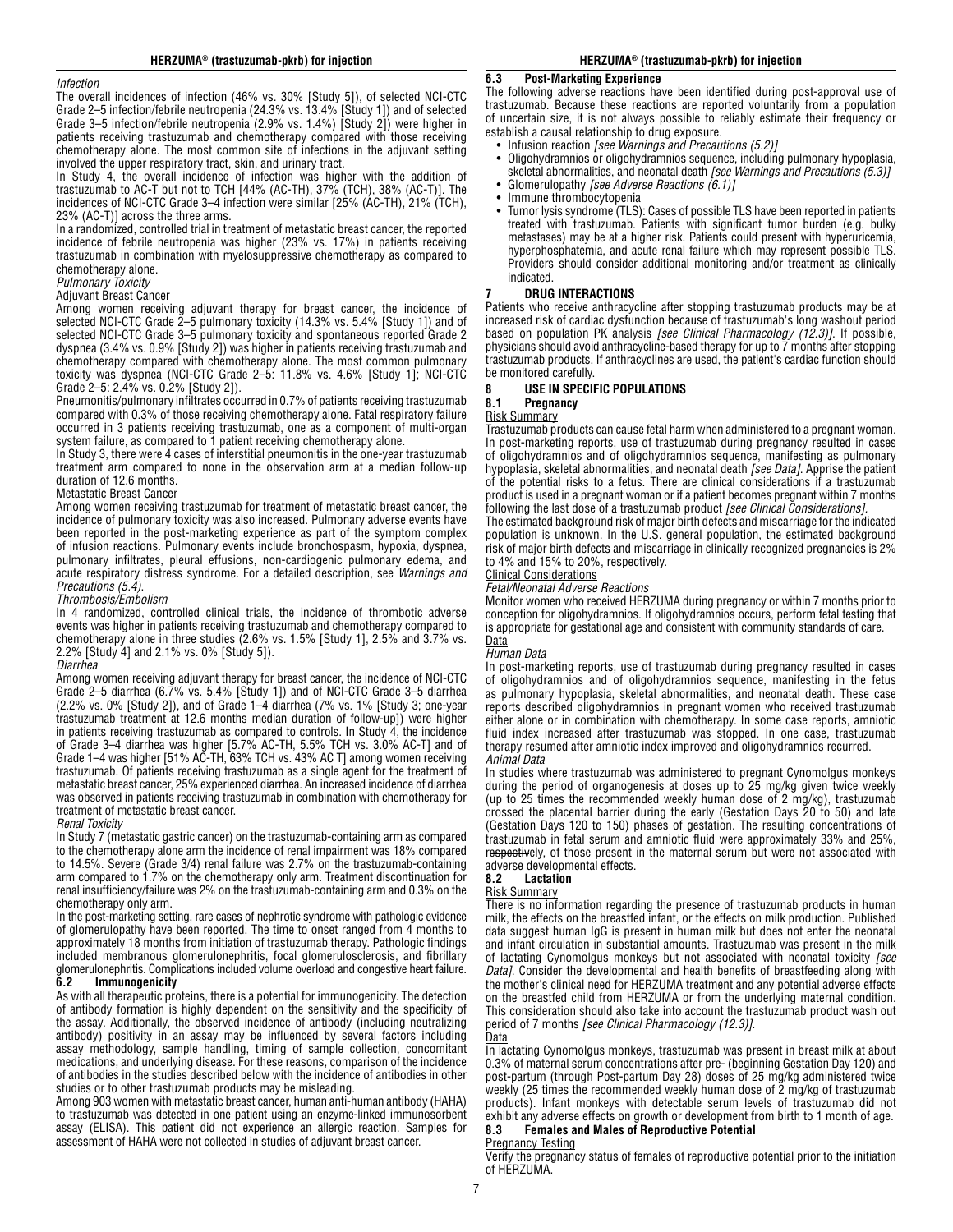### **Contraception**

#### *Females*

Trastuzumab products can cause embryo-fetal harm when administered during pregnancy. Advise females of reproductive potential to use effective contraception during treatment with HERZUMA and for 7 months following the last dose of HERZUMA *[see Use in Specific Populations (8.1) and Clinical Pharmacology (12.3)].* **8.4 Pediatric Use**

The safety and effectiveness of trastuzumab products in pediatric patients have not been established.

#### **8.5 Geriatric Use**

Trastuzumab has been administered to 386 patients who were 65 years of age or over in the adjuvant treatment and in metastatic breast cancer treatment settings. The risk of cardiac dysfunction was increased in geriatric patients as compared to younger patients in both those receiving treatment for metastatic disease in Studies 5 and 6, or adjuvant therapy in Studies 1 and 2. Limitations in data collection and differences in study design of the 4 studies of trastuzumab in adjuvant treatment of breast cancer preclude a determination of whether the toxicity profile of trastuzumab in older patients is different from younger patients. The reported clinical experience is not adequate to determine whether the efficacy improvements (ORR, TTP, OS, DFS) of trastuzumab treatment in older patients is different from that observed in patients < 65 years of age for metastatic disease and adjuvant treatment.

In Study 7 (metastatic gastric cancer), of the 294 patients treated with trastuzumab, 108 (37%) were 65 years of age or older, while 13 (4.4%) were 75 and over. No overall differences in safety or effectiveness were observed.

#### **10 OVERDOSAGE**

There is no experience with overdosage in human clinical trials. Single doses higher than 8 mg/kg have not been tested.

#### **11 DESCRIPTION**

Trastuzumab-pkrb is a humanized IgG1 kappa monoclonal antibody that selectively binds with high affinity to the extracellular domain of the human epidermal growth factor receptor 2 protein, HER2. Trastuzumab-pkrb is produced by recombinant DNA technology in a mammalian cell (Chinese Hamster Ovary) culture.

HERZUMA (trastuzumab-pkrb) for injection is a sterile, white to pale yellow, preservativefree lyophilized powder with a cake-like appearance, for intravenous administration. Each multiple-dose vial of HERZUMA delivers 420 mg trastuzumab-pkrb, 839 mg  $\alpha$ , $\alpha$ -trehalose dihydrate, 9.5 mg L-histidine HCl, 6.1 mg L-histidine, and 1.7 mg polysorbate 20. Reconstitution with 20 mL of the appropriate diluent (BWFI or SWFI) yields a solution containing 21 mg/mL trastuzumab-pkrb that delivers 20 mL (420 mg trastuzumab-pkrb), at a pH of approximately 6. If HERZUMA is reconstituted with SWFI without preservative, the reconstituted solution is considered single-dose.

Each single-dose vial of HERZUMA delivers 150 mg trastuzumab-pkrb, 299.6 mg  $\alpha,\alpha$ -trehalose dihydrate, 3.4 mg L-histidine HCl, 2.2 mg L-histidine, and 0.6 mg polysorbate 20. Reconstitution with 7.4 mL of sterile water for injection (SWFI) yields a solution containing 21 mg/mL trastuzumab-pkrb that delivers 7.15 mL (150 mg trastuzumab-pkrb), at a pH of approximately 6.

# **12 CLINICAL PHARMACOLOGY**

#### **12.1 Mechanism of Action**

The HER2 (or c-erbB2) proto-oncogene encodes a transmembrane receptor protein of 185 kDa, which is structurally related to the epidermal growth factor receptor. Trastuzumab products have been shown, in both *in vitro* assays and in animals, to inhibit the proliferation of human tumor cells that overexpress HER2.

Trastuzumab products are mediators of antibody-dependent cellular cytotoxicity (ADCC). *In vitro*, trastuzumab product-mediated ADCC has been shown to be preferentially exerted on HER2 overexpressing cancer cells compared with cancer cells that do not overexpress HER2.

# **12.2 Pharmacodynamics**

# *Cardiac Electrophysiology*

The effects of trastuzumab on electrocardiographic (ECG) endpoints, including QTc interval duration, were evaluated in patients with HER2 positive solid tumors. Trastuzumab had no clinically relevant effect on the QTc interval duration and there was no apparent relationship between serum trastuzumab concentrations and change in QTcF interval duration in patients with HER2 positive solid tumors.

#### **12.3 Pharmacokinetics**

The pharmacokinetics of trastuzumab were evaluated in a pooled population pharmacokinetic (PK) model analysis of 1,582 subjects with primarily breast cancer and metastatic gastric cancer (MGC) receiving intravenous trastuzumab. Total trastuzumab clearance increases with decreasing concentrations due to parallel linear and non-linear elimination pathways.

Although the average trastuzumab exposure was higher following the first cycle in breast cancer patients receiving the three-weekly schedule compared to the weekly schedule of trastuzumab, the average steady-state exposure was essentially the same at both dosages. The average trastuzumab exposure following the first cycle and at steady state as well as the time to steady state was higher in breast cancer patients compared to MGC patients at the same dosage; however, the reason for this exposure difference is unknown. Additional predicted trastuzumab exposure and PK parameters following the first trastuzumab cycle and at steady state exposure are described in Tables 7 and 8, respectively.

Population PK based simulations indicate that following discontinuation of trastuzumab, concentrations in at least 95% of breast cancer patients and MGC patients will decrease to approximately 3% of the population predicted steadystate trough serum concentration (approximately 97% washout) by 7 months *[see Warnings and Precautions (5.1) and Use in Specific Populations (8.1, 8.3)]*.

#### **Table 7: Population Predicted Cycle 1 PK Exposures (Median with 5th – 95th Percentiles) in Breast Cancer and MGC Patients**

| <b>Schedule</b>           | Primary<br>tumor type | N    | $C_{min}$<br>$(\mu g/mL)$        | C <sub>max</sub><br>$(\mu g/mL)$ | $AUC0-21 days$<br>$(\mu g.day/mL)$ |
|---------------------------|-----------------------|------|----------------------------------|----------------------------------|------------------------------------|
| $8 \text{ mg/kg} +$       | <b>Breast cancer</b>  | 1195 | 29.4<br>$(5.8 \text{ to } 59.5)$ | 178<br>(117 to 291)              | 1373<br>(736 to 2245)              |
| 6 mg/kg g3w               | MGC                   | 274  | 23.1<br>(6.1 to 50.3)            | 132<br>(84.2 to 225)             | 1109<br>(588 to 1938)              |
| $4$ mg/kg +<br>2 mg/kg qw | Breast cancer         | 1195 | 37.7<br>$(12.3 - 70.9)$          | 88.3<br>$(58 - 144)$             | 1066<br>(586 - 1754)               |

**Table 8: Population Predicted Steady State PK Exposures (Median with 5th – 95th Percentiles) in Breast Cancer and MGC Patients**

| Schedule                    | Primary<br>tumor<br>type | N    | $C_{\text{min,ss}}^a$<br>$(\mu g/mL)$ | $C_{max,ss}$ <sub>b</sub> | $AUC_{ss, 0-21 \text{ days}}$<br>$(\mu g/mL)$ $(\mu g.day/mL)$ | <b>Time to</b><br>steady-<br>state<br>(week) | <b>Total CL</b><br>range at<br>steady-state<br>(L/day) |
|-----------------------------|--------------------------|------|---------------------------------------|---------------------------|----------------------------------------------------------------|----------------------------------------------|--------------------------------------------------------|
| 8 mg/kg                     | <b>Breast</b><br>cancer  | 1195 | 47.4<br>(5 to<br>115)                 | 179<br>(107 to<br>309)    | 1794<br>(673 to<br>3618)                                       | 12                                           | 0.173 to<br>0.283                                      |
| $+6$ mg/kg<br>q3w           | <b>MGC</b>               | 274  | 32.9<br>(6.1 to<br>88.9)              | 131<br>(72.5 to<br>251)   | 1338<br>(557 to<br>2875)                                       | 9                                            | $0.189$ to<br>0.337                                    |
| 4 mg/kg<br>$+2$ mg/kg<br>qw | <b>Breast</b><br>cancer  | 1195 | 66.1<br>(14.9 -<br>142)               | 109<br>(51.0 -<br>209)    | 1765<br>$(647 - 3578)$                                         | 12                                           | $0.201 -$<br>0.244                                     |

<sup>a</sup> Steady-state trough serum concentration of trastuzumab

<sup>b</sup> Maximum steady-state serum concentration of trastuzumab

#### *Specific Populations*

Based on a population pharmacokinetic analysis, no clinically significant differences were observed in the pharmacokinetics of trastuzumab based on age (< 65 (n=1294);  $\geq 65$  (n=288)), race (Asian (n=264); non-Asian (n=1324)) and renal impairment (mild (creatinine clearance [CLcr] 60 to 90 mL/min) (n=636) or moderate (CLcr 30 to 60 mL/min) (n=133)). The pharmacokinetics of trastuzumab products in patients with severe renal impairment, end-stage renal disease with or without hemodialysis, or hepatic impairment is unknown.

#### *Drug Interaction Studies*

There have been no formal drug interaction studies performed with trastuzumab products in humans. Clinically significant interactions between trastuzumab and concomitant medications used in clinical trials have not been observed.

*Paclitaxel and doxorubicin:* Concentrations of paclitaxel and doxorubicin and their major metabolites (i.e., 6- $\alpha$  hydroxyl-paclitaxel [POH], and doxorubicinol [DOL], respectively) were not altered in the presence of trastuzumab when used as combination therapy in clinical trials. Trastuzumab concentrations were not altered as part of this combination therapy.

*Docetaxel and carboplatin:* When trastuzumab was administered in combination with docetaxel or carboplatin, neither the plasma concentrations of docetaxel or carboplatin nor the plasma concentrations of trastuzumab were altered.

*Cisplatin and capecitabine:* In a drug interaction substudy conducted in patients in Study 7, the pharmacokinetics of cisplatin, capecitabine and their metabolites were not altered when administered in combination with trastuzumab.

## **13 NONCLINICAL TOXICOLOGY**

# **13.1 Carcinogenesis, Mutagenesis, Impairment of Fertility**

Trastuzumab products have not been tested for carcinogenic potential.

No evidence of mutagenic activity was observed when trastuzumab was tested in the standard Ames bacterial and human peripheral blood lymphocyte mutagenicity assays, at concentrations of up to 5000 mcg/mL. In an *in vivo* micronucleus assay, no evidence of chromosomal damage to mouse bone marrow cells was observed following bolus intravenous doses of up to 118 mg/kg of trastuzumab.

A fertility study was conducted in female Cynomolgus monkeys at doses up to 25 times the weekly recommended human dose of 2 mg/kg of trastuzumab and has revealed no evidence of impaired fertility, as measured by menstrual cycle duration and female sex hormone levels.

# **14 CLINICAL STUDIES**

#### **14.1 Adjuvant Breast Cancer**

The safety and efficacy of trastuzumab in women receiving adjuvant chemotherapy for HER2 overexpressing breast cancer were evaluated in an integrated analysis of two randomized, open label, clinical trials (Studies 1 and 2) with a total of 4063 women at the protocol-specified final overall survival analysis, a third randomized, open-label, clinical trial (Study 3) with a total of 3386 women at definitive Disease-Free Survival analysis for one-year trastuzumab treatment versus observation, and a fourth randomized, open-label clinical trial with a total of 3222 patients (Study 4). *Studies 1 and 2*

In Studies 1 and 2, breast tumor specimens were required to show HER2 overexpression (3+ by IHC) or gene amplification (by FISH). HER2 testing was verified by a central laboratory prior to randomization (Study 2) or was required to be performed at a reference laboratory (Study 1). Patients with a history of active cardiac disease based on symptoms, abnormal electrocardiographic, radiologic, or left ventricular ejection fraction findings or uncontrolled hypertension (diastolic > 100 mm Hg or systolic > 200 mm Hg) were not eligible.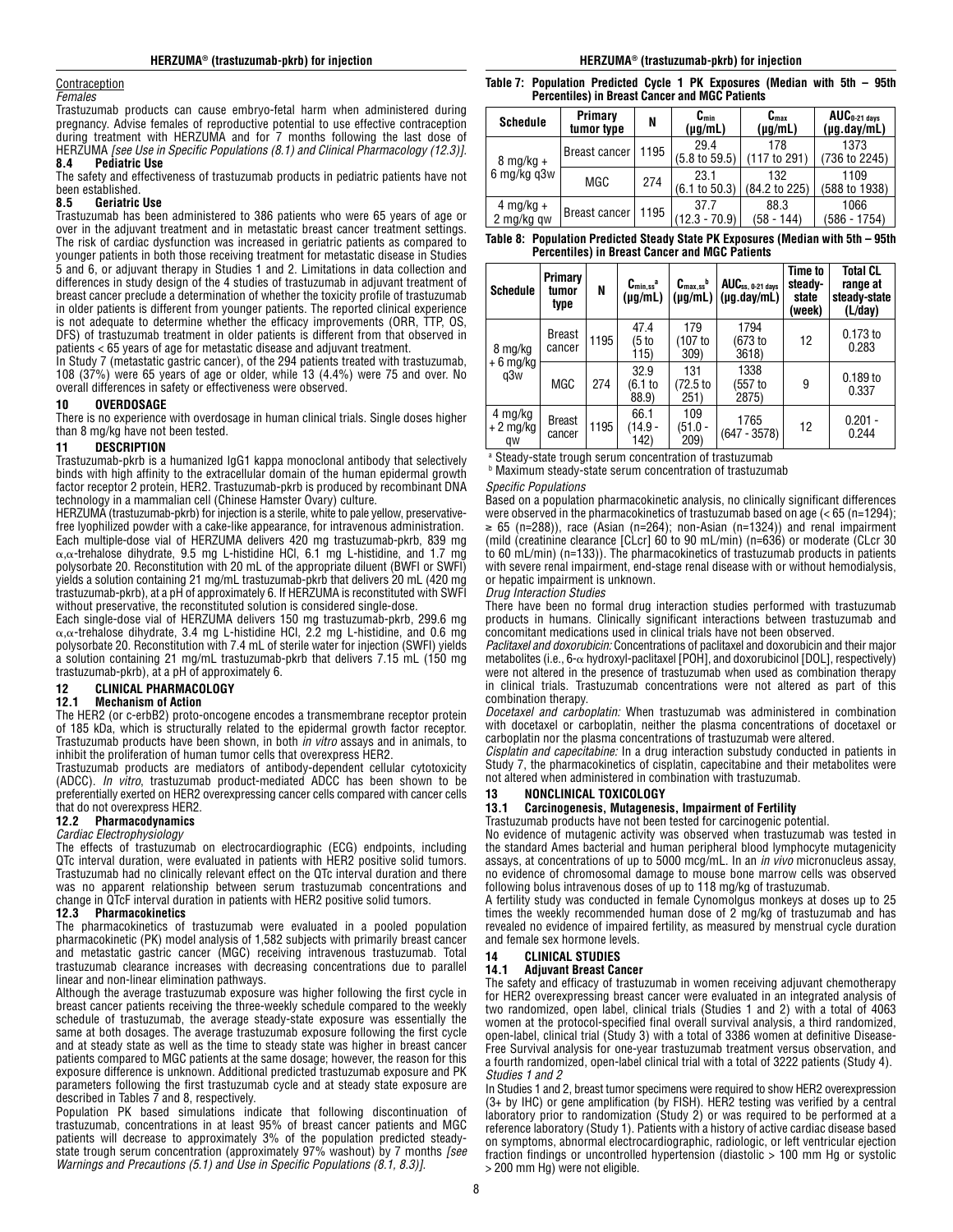Patients were randomized (1:1) to receive doxorubicin and cyclophosphamide followed by paclitaxel (AC→paclitaxel) alone or paclitaxel plus trastuzumab (AC→paclitaxel + trastuzumab). In both trials, patients received four 21-day cycles of doxorubicin 60 mg/m2 and cyclophosphamide 600 mg/m2 . Paclitaxel was administered either weekly (80 mg/m<sup>2</sup>) or every 3 weeks (175 mg/m<sup>2</sup>) for a total of 12 weeks in Study 1; paclitaxel was administered only by the weekly schedule in Study 2. Trastuzumab was administered at 4 mg/kg on the day of initiation of paclitaxel and then at a dose of 2 mg/kg weekly for a total of 52 weeks. Trastuzumab treatment was permanently discontinued in patients who developed congestive heart failure, or persistent/recurrent LVEF decline *[see Dosage and Administration (2.3)]*. Radiation therapy, if administered, was initiated after the completion of chemotherapy. Patients with ER+ and/or PR+ tumors received hormonal therapy. The primary endpoint of the combined efficacy analysis was Disease-Free Survival (DFS), defined as the time from randomization to recurrence, occurrence of contralateral breast cancer, other second primary cancer, or death. The secondary endpoint was overall survival (OS).

A total of 3752 patients were included in the joint efficacy analysis of the primary endpoint of DFS following a median follow-up of 2.0 years in the AC→paclitaxel + trastuzumab arm. The pre-planned final OS analysis from the joint analysis included 4063 patients and was performed when 707 deaths had occurred after a median follow-up of 8.3 years in the AC→paclitaxel + trastuzumab arm. The data from both arms in Study 1 and two of the three study arms in Study 2 were pooled for efficacy analyses. The patients included in the primary DFS analysis had a median age of 49 years (range, 22–80 years; 6% > 65 years), 84% were white, 7% black, 4% Hispanic, and 4% Asian/Pacific Islander. Disease characteristics included 90% infiltrating ductal histology, 38% T1, 91% nodal involvement, 27% intermediate and 66% high grade pathology, and 53% ER+ and/or PR+ tumors. Similar demographic and baseline characteristics were reported for the efficacy evaluable population, after 8.3 years of median follow-up in the AC→paclitaxel + trastuzumab arm. *Study 3*

In Study 3, breast tumor specimens were required to show HER2 overexpression (3+ by IHC) or gene amplification (by FISH) as determined at a central laboratory. Patients with node-negative disease were required to have  $\geq$  T1c primary tumor. Patients with nodo *negative* discussed that is required to have formed and *intervalsed* arrhythmias, angina requiring medication, clinically significant valvular heart disease, evidence of transmural infarction on ECG, poorly controlled hypertension (systolic > 180 mm Hg or diastolic > 100 mm Hg) were not eligible.

Study 3 was designed to compare one and two years of three-weekly trastuzumab treatment versus observation in patients with HER2 positive EBC following surgery, established chemotherapy and radiotherapy (if applicable). Patients were randomized (1:1:1) upon completion of definitive surgery, and at least four cycles of chemotherapy to receive no additional treatment, or one year of trastuzumab treatment or two years of trastuzumab treatment. Patients undergoing a lumpectomy had also completed standard radiotherapy. Patients with ER+ and/or PgR+ disease received systemic adjuvant hormonal therapy at investigator discretion. Trastuzumab was administered with an initial dose of 8 mg/kg followed by subsequent doses of 6 mg/kg once every three weeks. The main outcome measure was Disease-Free Survival (DFS), defined as in Studies 1 and 2.

A protocol specified interim efficacy analysis comparing one-year trastuzumab treatment to observation was performed at a median follow-up duration of 12.6 months in the trastuzumab arm and formed the basis for the definitive DFS results from this study. Among the 3386 patients randomized to the observation ( $n = 1693$ ) and trastuzumab one-year ( $n = 1693$ ) treatment arms, the median age was 49 years (range 21–80), 83% were Caucasian, and 13% were Asian. Disease characteristics: 94% infiltrating ductal carcinoma, 50% ER+ and/or PgR+, 57% node positive, 32% node negative, and in 11% of patients, nodal status was not assessable due to prior neo-adjuvant chemotherapy. Ninety-six percent (1055/1098) of patients with nodenegative disease had high-risk features: among the 1098 patients with node-negative disease, 49% (543) were ER− and PgR−, and 47% (512) were ER and/or PgR + and had at least one of the following high-risk features: pathological tumor size greater than 2 cm, Grade 2–3, or age < 35 years. Prior to randomization, 94% of patients had received anthracycline-based chemotherapy regimens.

After the definitive DFS results comparing observation to one-year trastuzumab treatment were disclosed, a prospectively planned analysis that included comparison of one year versus two years of trastuzumab treatment at a median follow-up duration of 8 years was performed. Based on this analysis, extending trastuzumab treatment for a duration of two years did not show additional benefit over treatment for one year [Hazard Ratios of two-years trastuzumab versus one-year trastuzumab treatment in the intent to treat (ITT) population for Disease-Free Survival (DFS) = 0.99 (95% CI: 0.87, 1.13), p-value =  $0.90$  and Overall Survival (OS) =  $0.98$  ( $0.83$ , 1.15); p-value =  $0.78$ ]. *Study 4*

In Study 4, breast tumor specimens were required to show HER2 gene amplification (FISH+ only) as determined at a central laboratory. Patients were required to have either node-positive disease, or node-negative disease with at least one of the following highrisk features: ER/PR-negative, tumor size > 2 cm, age < 35 years, or histologic and/or nuclear Grade 2 or 3. Patients with a history of CHF, myocardial infarction, Grade 3 or 4 cardiac arrhythmia, angina requiring medication, clinically significant valvular heart disease, poorly controlled hypertension (diastolic > 100 mm Hg), any T4 or N2, or known N3 or M1 breast cancer were not eligible.

Patients were randomized (1:1:1) to receive doxorubicin and cyclophosphamide followed by docetaxel (AC-T), doxorubicin and cyclophosphamide followed by docetaxel plus trastuzumab (AC-TH), or docetaxel and carboplatin plus trastuzumab (TCH). In both the

AC-T and AC-TH arms, doxorubicin 60 mg/m<sup>2</sup> and cyclophosphamide 600 mg/m<sup>2</sup> were administered every 3 weeks for four cycles; docetaxel 100 mg/m2 was administered every 3 weeks for four cycles. In the TCH arm, docetaxel 75 mg/m<sup>2</sup> and carboplatin (at a target AUC of 6 mg/mL/min as a 30- to 60-minute infusion) were administered every 3 weeks for six cycles. Trastuzumab was administered weekly (initial dose of 4 mg/kg followed by weekly dose of 2 mg/kg) concurrently with either T or TC, and then every 3 weeks (6 mg/kg) as monotherapy for a total of 52 weeks. Radiation therapy, if administered, was initiated after completion of chemotherapy. Patients with ER+ and/ or PR+ tumors received hormonal therapy. Disease-Free Survival (DFS) was the main outcome measure.

Among the 3222 patients randomized, the median age was 49 (range 22 to 74 years;  $6\% \ge 65$  years). Disease characteristics included  $\overline{5}4\%$  ER+ and/or PR+ and 71% node positive. Prior to randomization, all patients underwent primary surgery for breast cancer.

The results for DFS for the integrated analysis of Studies 1 and 2, Study 3, and Study 4 and OS results for the integrated analysis of Studies 1 and 2, and Study 3 are presented in Table 9. For Studies 1 and 2, the duration of DFS following a median follow-up of 2.0 years in the AC→TH arm is presented in Figure 4, and the duration of OS after a median follow-up of 8.3 years in the AC→TH arm is presented in Figure 5. The duration of DFS for Study 4 is presented in Figure 6. Across all four studies, at the time of definitive DFS analysis, there were insufficient numbers of patients within each of the following subgroups to determine if the treatment effect was different from that of the overall patient population: patients with low tumor grade, patients within specific ethnic/racial subgroups (Black, Hispanic, Asian/Pacific Islander patients), and patients > 65 years of age. For Studies 1 and 2, the OS hazard ratio was 0.64 (95% CI: 0.55, 0.74). At 8.3 years of median follow up [AC→TH], the survival rate was estimated to be 86.9% in the AC→TH arm and 79.4% in the AC→T arm. The final OS analysis results from Studies 1 and 2 indicate that OS benefit by age, hormone receptor status, number of positive lymph nodes, tumor size and grade, and surgery/radiation therapy was consistent with the treatment effect in the overall population. In patients  $\leq 50$  years of age (n = 2197), the OS hazard ratio was  $0.65$  (95% CI: 0.52, 0.81) and in patients  $> 50$  years of age  $(n = 1866)$ , the OS hazard ratio was 0.63 (95% CI: 0.51, 0.78). In the subgroup of patients with hormone receptor-positive disease (ER-positive and/or PR-positive)  $(n = 2223)$ , the hazard ratio for OS was 0.63 (95% CI: 0.51, 0.78). In the subgroup of patients with hormone receptor-negative disease (ER-negative and PR-negative) (n = 1830), the hazard ratio for OS was 0.64 (95% CI: 0.52, 0.80). In the subgroup of patients with tumor size  $\leq 2$  cm (n = 1604), the hazard ratio for OS was 0.52 (95% CI: 0.39, 0.71). In the subgroup of patients with tumor size  $>$  2 cm (n = 2448), the hazard ratio for OS was 0.67 (95% CI: 0.56, 0.80).

**Table 9: Efficacy Results from Adjuvant Treatment of Breast Cancer (Studies 1 + 2, Study 3, and Study 4)**

|                                                          | <b>DFS</b> events | <b>DFS Hazard ratio</b><br>(95% CI)<br>p-value            | <b>Deaths</b><br>(OS events) | OS Hazard ratio<br>p-value                            |
|----------------------------------------------------------|-------------------|-----------------------------------------------------------|------------------------------|-------------------------------------------------------|
| Studies $1 + 2^a$                                        |                   |                                                           |                              |                                                       |
| AC→TH<br>$(n = 1872)^{b}$<br>$(n = 2031)^c$              | 133 <sup>b</sup>  | $0.48^{b,d}$<br>(0.39, 0.59)<br>$p < 0.0001$ <sup>e</sup> | 289 <sup>c</sup>             | 0.64c, d<br>(0.55, 0.74)<br>$p < 0.0001$ <sup>e</sup> |
| $AC \rightarrow T$<br>$(n = 1880)^{b}$<br>$(n = 2032)^c$ | 261 <sup>b</sup>  |                                                           | 418c                         |                                                       |
| Study 3 <sup>f</sup>                                     |                   |                                                           |                              |                                                       |
| Chemo→<br>Trastuzumab<br>$(n = 1693)$                    | 127               | 0.54<br>(0.44, 0.67)<br>p<0.00019                         | 31                           | 0.75<br>$p = NSh$                                     |
| Chemo→<br>Observation<br>$(n = 1693)$                    | 219               |                                                           | 40                           |                                                       |
| Study 4 <sup>i</sup>                                     |                   |                                                           |                              |                                                       |
| TCH<br>$(n = 1075)$                                      | 134               | 0.67<br>$(0.54 - 0.84)$<br>p=0.0006 <sup>e, j</sup>       | 56                           |                                                       |
| AC→TH<br>$(n = 1074)$                                    | 121               | 0.60<br>$(0.48 - 0.76)$<br>p< 0.0001 <sup>e, i</sup>      | 49                           |                                                       |
| $AC \rightarrow T$<br>$(n = 1073)$<br>$\sim$             | 180<br>$\cdot$ .  |                                                           | 80                           |                                                       |

CI = confidence interval

<sup>a</sup> Studies 1 and 2 regimens: doxorubicin and cyclophosphamide followed by paclitaxel (AC→T) or paclitaxel plus trastuzumab (AC→TH).

**b Efficacy evaluable population, for the primary DFS analysis, following a median follow-up of 2.0 years in the AC-TH arm.** 

 $\textdegree$  Efficacy evaluable population, for the final OS analysis, following 707 deaths (8.3 years of median follow-up in the AC→TH arm).

<sup>d</sup> Hazard ratio estimated by Cox regression stratified by clinical trial, intended paclitaxel schedule, number of positive nodes, and hormone receptor status. <sup>e</sup> stratified log-rank test.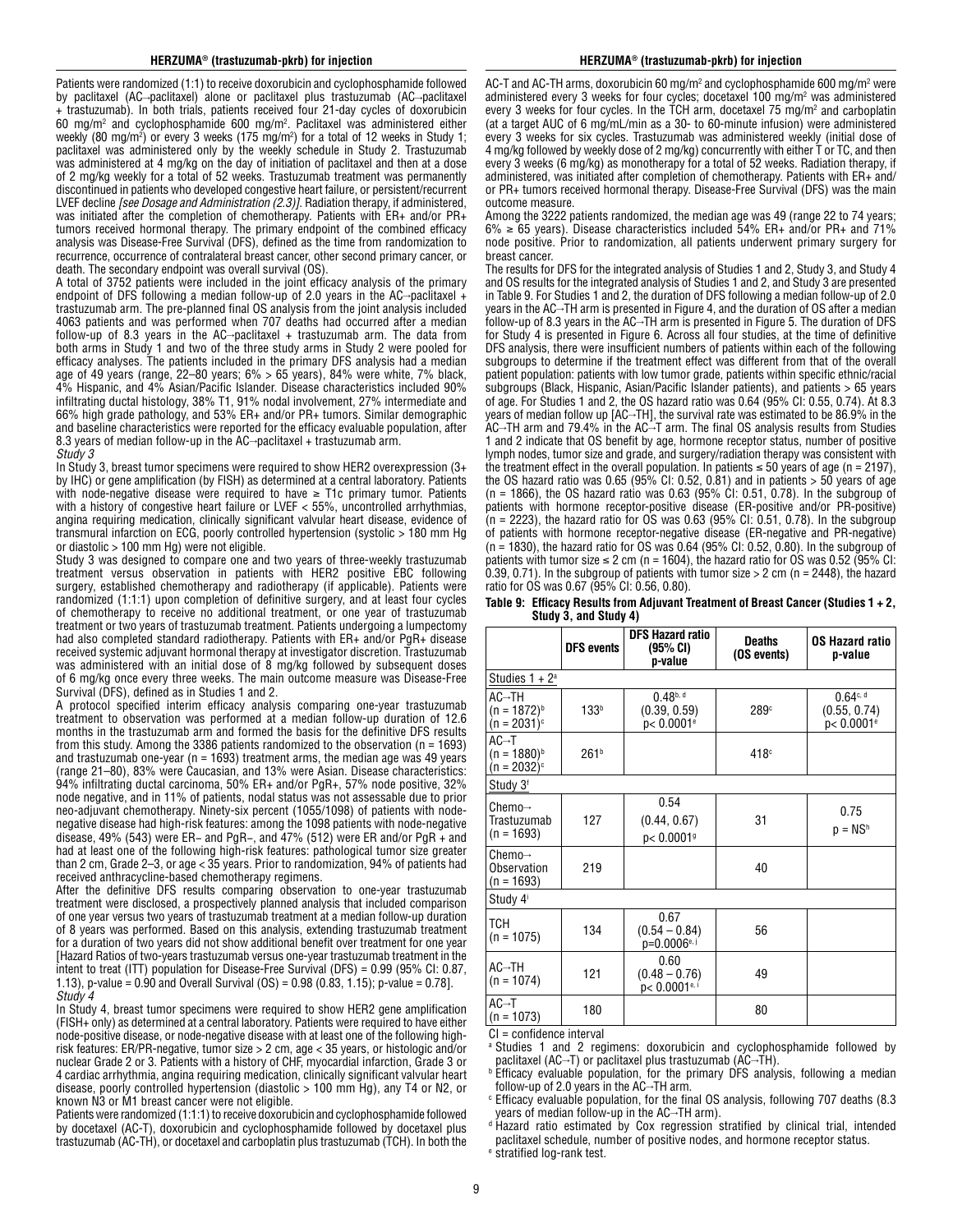- <sup>g</sup> log-rank test.
- $h$  NS = non-significant.
- <sup>i</sup> Study 4 regimens: doxorubicin and cyclophosphamide followed by docetaxel (AC→T) or docetaxel plus trastuzumab (AC→TH); docetaxel and carboplatin plus trastuzumab (TCH).
- $\frac{1}{2}$  A two-sided alpha level of 0.025 for each comparison.

**Figure 4:Duration of Disease-Free Survival in Patients with Adjuvant Treatment of Breast Cancer (Studies 1 and 2)**



**Figure 5:Duration of Overall Survival in Patients with Adjuvant Treatment of Breast**  Figure 5 **Cancer (Studies 1 and 2)**



**Figure 6:Duration of Disease-Free Survival in Patients with Adjuvant Treatment of Breast Cancer (Study 4)**



Exploratory analyses of DFS as a function of HER2 overexpression or gene amplification were conducted for patients in Studies 2 and 3, where central laboratory testing data were available. The results are shown in Table 10. The number of events in Study 2 was small with the exception of the IHC 3+/FISH+ subgroup, which constituted 81% of those with data. Definitive conclusions cannot be drawn regarding efficacy within other subgroups due to the small number of events. The number of events in Study 3 was adequate to demonstrate significant effects on DFS in the IHC 3+/FISH unknown and the FISH+/IHC unknown subgroups.

**Table 10: Treatment Outcomes in Studies 2 and 3 as a Function of HER2 Overexpression or Amplification**

|                                      | Study 2                      |                                            | Study 3 <sup>c</sup>         |                                            |
|--------------------------------------|------------------------------|--------------------------------------------|------------------------------|--------------------------------------------|
| <b>HER2 Assay Result<sup>®</sup></b> | Number of<br><b>Patients</b> | <b>Hazard Ratio</b><br><b>DFS (95% CI)</b> | Number of<br><b>Patients</b> | <b>Hazard Ratio</b><br><b>DFS (95% CI)</b> |
| $IHC 3+$                             |                              |                                            |                              |                                            |
| $FISH (+)$                           | 1170                         | 0.42<br>(0.27, 0.64)                       | 91                           | 0.56<br>(0.13, 2.50)                       |
| $FISH(-)$                            | 51                           | 0.71<br>(0.04, 11.79)                      | 8                            |                                            |
| <b>FISH Unknown</b>                  | 51                           | 0.69<br>(0.09, 5.14)                       | 2258                         | 0.53<br>(0.41, 0.69)                       |
| $HC < 3+ / FISH (+)$                 | 174                          | 1.01(0.18,<br>5.65                         | 299 <sup>b</sup>             | 0.53<br>(0.20, 1.42)                       |
| IHC unknown / FISH $(+)$             |                              |                                            | 724                          | 0.59<br>(0.38, 0.93)                       |

<sup>a</sup> IHC by HercepTest, FISH by PathVysion (HER2/CEP17 ratio ≥ 2.0) as performed at a central laboratory.

 $b$  All cases in this category in Study 3 were IHC 2+.

 $c$  Median follow-up duration of 12.6 months in the one-year trastuzumab treatment arm.

### **14.2 Metastatic Breast Cancer**

The safety and efficacy of trastuzumab in treatment of women with metastatic breast cancer were studied in a randomized, controlled clinical trial in combination with chemotherapy (Study 5, n = 469 patients) and an open-label, single agent clinical trial (Study 6, n = 222 patients). Both trials studied patients with metastatic breast cancer whose tumors overexpress the HER2 protein. Patients were eligible if they had 2 or 3 levels of overexpression (based on a 0 to 3 scale) by immunohistochemical assessment of tumor tissue performed by a central testing lab. *Previously Untreated Metastatic Breast Cancer (Study 5)*

Study 5 was a multicenter, randomized, open-label clinical trial conducted in 469 women with metastatic breast cancer who had not been previously treated with chemotherapy for metastatic disease. Tumor specimens were tested by IHC (Clinical Trial Assay, CTA) and scored as 0, 1+, 2+, or 3+, with 3+ indicating the strongest positivity. Only patients with 2+ or 3+ positive tumors were eligible (about 33% of those screened). Patients were randomized to receive chemotherapy alone or in combination with trastuzumab given intravenously as a 4 mg/kg loading dose followed by weekly doses of trastuzumab at 2 mg/kg. For those who had received prior anthracycline therapy in the adjuvant setting, chemotherapy consisted of paclitaxel (175 mg/m<sup>2</sup> over 3 hours every 21 days for at least six cycles); for all other patients, chemotherapy consisted of anthracycline plus cyclophosphamide (AC: doxorubicin 60 mg/m2 or epirubicin 75 mg/m2 plus 600 mg/m2 cyclophosphamide every 21 days for six cycles). Sixty-five percent of patients randomized to receive chemotherapy alone in this study received trastuzumab at the time of disease progression as part of a separate extension study.

Based upon the determination by an independent response evaluation committee, the patients randomized to trastuzumab and chemotherapy experienced a significantly longer median time to disease progression, a higher overall response rate (ORR), and a longer median duration of response, as compared with patients randomized to chemotherapy alone. Patients randomized to trastuzumab and chemotherapy also had a longer median survival (see Table 11). These treatment effects were observed both in patients who received trastuzumab plus paclitaxel and in those who received trastuzumab plus AC; however, the magnitude of the effects was greater in the paclitaxel subgroup.

|                                              | <b>Combined Results</b>                                |                                         | <b>Paclitaxel Subgroup</b>                       |                                 | <b>AC Subgroup</b>                             |                   |  |
|----------------------------------------------|--------------------------------------------------------|-----------------------------------------|--------------------------------------------------|---------------------------------|------------------------------------------------|-------------------|--|
|                                              | Trastuzumab<br>+ All<br>Chemo-<br>therapy<br>(n = 235) | All<br>Chemo-<br>therapy<br>$(n = 234)$ | <b>Trastuzumab</b><br>+ Paclitaxel<br>$(n = 92)$ | <b>Paclitaxel</b><br>$(n = 96)$ | Trastuzumab<br>+AC <sup>a</sup><br>$(n = 143)$ | AC<br>$(n = 138)$ |  |
| <u>Primary Endpoint</u>                      |                                                        |                                         |                                                  |                                 |                                                |                   |  |
| <u>Median</u><br>TTP<br>$(mos)^{b, c}$       | 7.2                                                    | 4.5                                     | 6.7                                              | 2.5                             | 7.6                                            | 5.7               |  |
| 95% CI                                       | 7,8                                                    | 4, 5                                    | 5, 10                                            | 2, 4                            | 7,9                                            | 5, 7              |  |
| p-value <sup>d</sup>                         | < 0.0001                                               |                                         | < 0.0001                                         |                                 | 0.002                                          |                   |  |
|                                              | <b>Secondary Endpoints</b>                             |                                         |                                                  |                                 |                                                |                   |  |
| Overall<br>Response<br>Rate <sup>b</sup>     | 45                                                     | 29                                      | 38                                               | 15                              | 50                                             | 38                |  |
| 95% CI                                       | 39, 51                                                 | 23, 35                                  | 28, 48                                           | 8, 22                           | 42, 58                                         | 30, 46            |  |
| p-value <sup>e</sup>                         | < 0.001                                                |                                         | < 0.001                                          |                                 | 0.10                                           |                   |  |
| Median<br>Resp<br>Duration<br>$(mos)^{b, c}$ | 8.3                                                    | 5.8                                     | 8.3                                              | 4.3                             | 8.4                                            | 6.4               |  |

**Table 11:Study 5: Efficacy Results in First-Line Treatment for Metastatic Breast Cancer**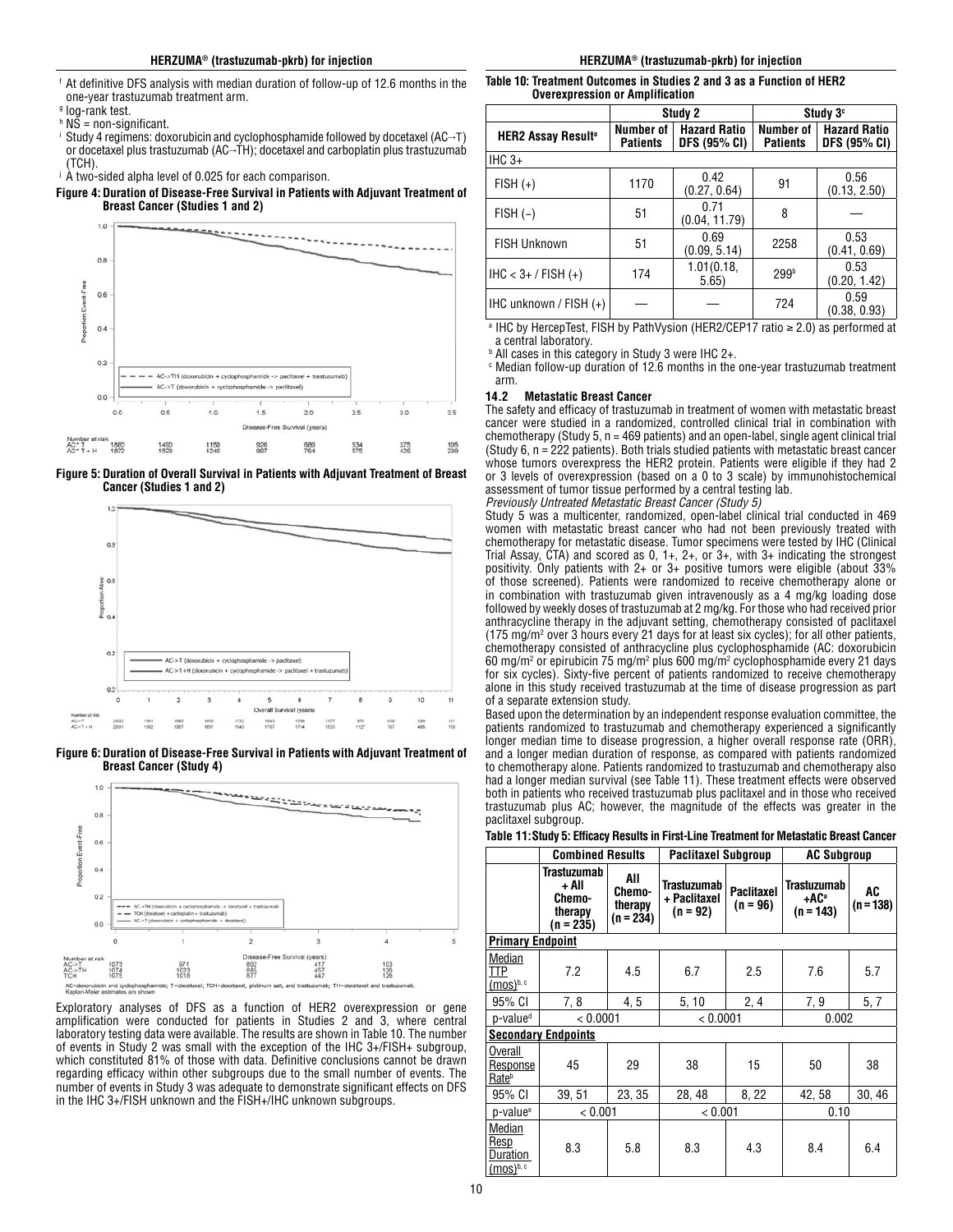|                                         | <b>Combined Results</b>                                  |                                         | <b>Paclitaxel Subgroup</b>                |                                 | <b>AC Subgroup</b>                        |                   |
|-----------------------------------------|----------------------------------------------------------|-----------------------------------------|-------------------------------------------|---------------------------------|-------------------------------------------|-------------------|
|                                         | Trastuzumab<br>+ All<br>Chemo-<br>therapy<br>$(n = 235)$ | All<br>Chemo-<br>therapy<br>$(n = 234)$ | Trastuzumab<br>+ Paclitaxel<br>$(n = 92)$ | <b>Paclitaxel</b><br>$(n = 96)$ | <b>Trastuzumab</b><br>+ACª<br>$(n = 143)$ | AC<br>$(n = 138)$ |
| 25%<br>75%<br>Quartile                  | 6, 15                                                    | 4, 8                                    | 5, 11                                     | 4, 7                            | 6, 15                                     | 4,8               |
| Med<br>Survival<br>$(mos)$ <sup>c</sup> | 25.1                                                     | 20.3                                    | 22.1                                      | 18.4                            | 26.8                                      | 21.4              |
| 95% CI                                  | 22, 30                                                   | 17, 24                                  | 17, 29                                    | 13, 24                          | 23, 33                                    | 18, 27            |
| p-value <sup>d</sup>                    | 0.05                                                     |                                         | 0.17                                      |                                 | 0.16                                      |                   |

 $^{\circ}$  AC = Anthracycline (doxorubicin or epirubicin) and cyclophosphamide.

**b Assessed by an Independent Response Evaluation Committee.** 

<sup>c</sup> Kaplan-Meier Estimate.

<sup>d</sup> log-rank test.

 $\frac{e}{2}$   $\chi$ 2-test.

Data from Study 5 suggest that the beneficial treatment effects were largely limited to patients with the highest level of HER2 protein overexpression (3+) (see Table 12). **Table 12:Treatment Effects in Study 5 as a Function of HER2 Overexpression or Amplification**

| <b>HER2 Assay</b><br>Result | Number of<br><b>Patients</b><br>(N) | Relative Risk <sup>b</sup> for Time<br>to Disease Progression<br>(95% CI) | Relative Risk <sup>b</sup> for Mortality<br>(95% CI) |
|-----------------------------|-------------------------------------|---------------------------------------------------------------------------|------------------------------------------------------|
| CTA $2+$ or $3+$            | 469                                 | 0.49(0.40, 0.61)                                                          | 0.80(0.64, 1.00)                                     |
| FISH $(+)^a$                | 325                                 | 0.44(0.34, 0.57)                                                          | 0.70(0.53, 0.91)                                     |
| $FISH (-)^a$                | 126                                 | $0.62$ (0.42, 0.94)                                                       | 1.06(0.70, 1.63)                                     |
| $CTA2+$                     | 120                                 | 0.76(0.50, 1.15)                                                          | 1.26 (0.82, 1.94)                                    |
| $FISH (+)$                  | 32                                  | 0.54(0.21, 1.35)                                                          | 1.31(0.53, 3.27)                                     |
| $FISH (-)$                  | 83                                  | 0.77(0.48, 1.25)                                                          | 1.11(0.68, 1.82)                                     |
| $CTA$ 3+                    | 349                                 | 0.42(0.33, 0.54)                                                          | 0.70(0.51, 0.90)                                     |
| $FISH (+)$                  | 293                                 | 0.42(0.32, 0.55)                                                          | 0.67(0.51, 0.89)                                     |
| $FISH(-)$                   | 43                                  | 0.43(0.20, 0.94)                                                          | 0.88(0.39, 1.98)                                     |

<sup>a</sup> FISH testing results were available for 451 of the 469 patients enrolled on study. **b** The relative risk represents the risk of progression or death in the trastuzumab plus chemotherapy arm versus the chemotherapy arm.

*Previously Treated Metastatic Breast Cancer (Study 6)*

Trastuzumab was studied as a single agent in a multicenter, open-label, single-arm clinical trial (Study 6) in patients with HER2 overexpressing metastatic breast cancer who had relapsed following one or two prior chemotherapy regimens for metastatic disease. Of 222 patients enrolled, 66% had received prior adjuvant chemotherapy, 68% had received two prior chemotherapy regimens for metastatic disease, and 25% had received prior myeloablative treatment with hematopoietic rescue. Patients were treated with a loading dose of 4 mg/kg IV followed by weekly doses of trastuzumab at 2 mg/kg IV.

The ORR (complete response + partial response), as determined by an Independent Response Evaluation Committee, was 14%, with a 2% complete response rate and a 12% partial response rate. Complete responses were observed only in patients with disease limited to skin and lymph nodes. The overall response rate in patients whose tumors tested as CTA 3+ was 18% while in those that tested as CTA 2+, it was 6%.<br>**14.3 Metastatic Gastric Cancer** 

# **14.3 Metastatic Gastric Cancer**

The safety and efficacy of trastuzumab in combination with cisplatin and a fluoropyrimidine (capecitabine or 5-fluorouracil) were studied in patients previously untreated for metastatic gastric or gastroesophageal junction adenocarcinoma (Study 7). In this open-label, multi-center trial, 594 patients were randomized 1:1 to trastuzumab in combination with cisplatin and a fluoropyrimidine (FC+H) or chemotherapy alone (FC). Randomization was stratified by extent of disease (metastatic vs. locally advanced), primary site (gastric vs. gastroesophageal junction), tumor measurability (yes vs. no), ECOG performance status (0, 1 vs. 2), and fluoropyrimidine (capecitabine vs. 5-fluorouracil). All patients were either HER2 gene amplified (FISH+) or HER2 overexpressing (IHC  $3+j$ . Patients were also required to have adequate cardiac function (e.g., LVEF >  $50\%$ )

On the trastuzumab-containing arm, trastuzumab was administered as an IV infusion at an initial dose of 8 mg/kg followed by 6 mg/kg every 3 weeks until disease progression. On both study arms, cisplatin was administered at a dose of 80 mg/m<sup>2</sup> Day 1 every 3 weeks for 6 cycles as a 2 hour IV infusion. On both study arms, capecitabine was administered at 1000 mg/m<sup>2</sup> dose orally twice daily (total daily dose 2000 mg/m<sup>2</sup>) for 14 days of each 21 day cycle for 6 cycles. Alternatively, continuous intravenous infusion (CIV) 5-fluorouracil was administered at a dose of 800 mg/m2 /day from Day 1 through Day 5 every three weeks for 6 cycles.

The median age of the study population was 60 years (range: 21-83); 76% were male; 53% were Asian, 38% Caucasian, 5% Hispanic, 5% other racial/ethnic groups; 91% had ECOG PS of 0 or 1; 82% had primary gastric cancer and 18% had primary gastroesophageal adenocarcinoma. Of these patients, 23% had undergone prior gastrectomy, 7% had received prior neoadjuvant and/or adjuvant therapy, and 2% had received prior radiotherapy.

The main outcome measure of Study 7 was overall survival (OS), analyzed by the unstratified log-rank test. The final OS analysis based on 351 deaths was statistically significant (nominal significance level of 0.0193). An updated OS analysis was conducted at one year after the final analysis. The efficacy results of both the final and the updated analyses are summarized in Table 13 and Figure 7.

# **Table 13:Study 7: Overall Survival in ITT Population**

|                                              | FC Arm<br>N = 296          | $FC + H$ Arm<br>$N = 298$ |  |  |  |
|----------------------------------------------|----------------------------|---------------------------|--|--|--|
| Definitive (Second Interim) Overall Survival |                            |                           |  |  |  |
| No. Deaths $(\%)$                            | 184 (62.2%)<br>167 (56.0%) |                           |  |  |  |
| Median                                       | 11.0                       | 13.5                      |  |  |  |
| 95% CI (mos.)                                | (9.4, 12.5)                | (11.7, 15.7)              |  |  |  |
| <b>Hazard Ratio</b>                          | 0.73                       |                           |  |  |  |
| 95% CI                                       | (0.60, 0.91)               |                           |  |  |  |
| p value*, two-sided                          | 0.0038                     |                           |  |  |  |
| <b>Updated Overall Survival</b>              |                            |                           |  |  |  |
| No. Deaths $(\%)$                            | 227 (76.7%)                | 221 (74.2%)               |  |  |  |
| Median                                       | 11.7                       | 13.1                      |  |  |  |
| 95% CI (mos.)                                | (10.3, 13.0)               | (11.9, 15.1)              |  |  |  |
| <b>Hazard Ratio</b>                          | 0.80                       |                           |  |  |  |
| 95% CI                                       | (0.67, 0.97)               |                           |  |  |  |

\* Comparing with the nominal significance level of 0.0193.

**Figure 7: Updated Overall Survival in Patients with Metastatic Gastric Cancer (Study 7)**



An exploratory analysis of OS in patients based on HER2 gene amplification (FISH) and protein overexpression (IHC) testing is summarized in Table 14. **Table 14: Exploratory Analyses by HER2 Status Using Updated Overall Survival Results**

|                                                      | FC<br>$(N = 296)^a$ | $FC + H$<br>$(N = 298)^{b}$ |  |  |  |
|------------------------------------------------------|---------------------|-----------------------------|--|--|--|
| $FISH+ /$ IHC 0, 1+ subgroup (N=133)                 |                     |                             |  |  |  |
| No. Deaths / $n$ (%)                                 | 57/71 (80%)         | 56/62 (90%)                 |  |  |  |
| Median OS Duration (mos.)                            | 8.8                 | 8.3                         |  |  |  |
| 95% CI (mos.)                                        | (6.4, 11.7)         | (6.2, 10.7)                 |  |  |  |
| Hazard ratio (95% CI)                                | 1.33 (0.92, 1.92)   |                             |  |  |  |
| $FISH+ / IHC2+ subgroup (N=160)$                     |                     |                             |  |  |  |
| No. Deaths $/ n$ (%)                                 | 65/80 (81%)         | 64/80 (80%)                 |  |  |  |
| Median OS Duration (mos.)                            | 10.8                | 12.3                        |  |  |  |
| 95% CI (mos.)                                        | (6.8, 12.8)         | (9.5, 15.7)                 |  |  |  |
| Hazard ratio (95% CI)                                | 0.78(0.55, 1.10)    |                             |  |  |  |
| FISH+ or FISH- / IHC3+ <sup>c</sup> subgroup (N=294) |                     |                             |  |  |  |
| No. Deaths / $n$ (%)                                 | 104/143 (73%)       | 96/151 (64%)                |  |  |  |
| Median OS Duration (mos.)                            | 13.2                | 18.0                        |  |  |  |
| 95% CI (mos.)                                        | (11.5, 15.2)        | (15.5, 21.2)                |  |  |  |
| Hazard ratio (95% CI)<br>0.66(0.50, 0.87)            |                     |                             |  |  |  |

<sup>a</sup> Two patients on the FC arm who were FISH+ but IHC status unknown were excluded from the exploratory subgroup analyses.

<sup>b</sup> Five patients on the trastuzumab-containing arm who were FISH+, but IHC status unknown were excluded from the exploratory subgroup analyses.

<sup>c</sup> Includes 6 patients on chemotherapy arm, 10 patients on trastuzumab arm with FISH–, IHC3+ and 8 patients on chemotherapy arm, 8 patients on trastuzumab arm with FISH status unknown, IHC 3+.